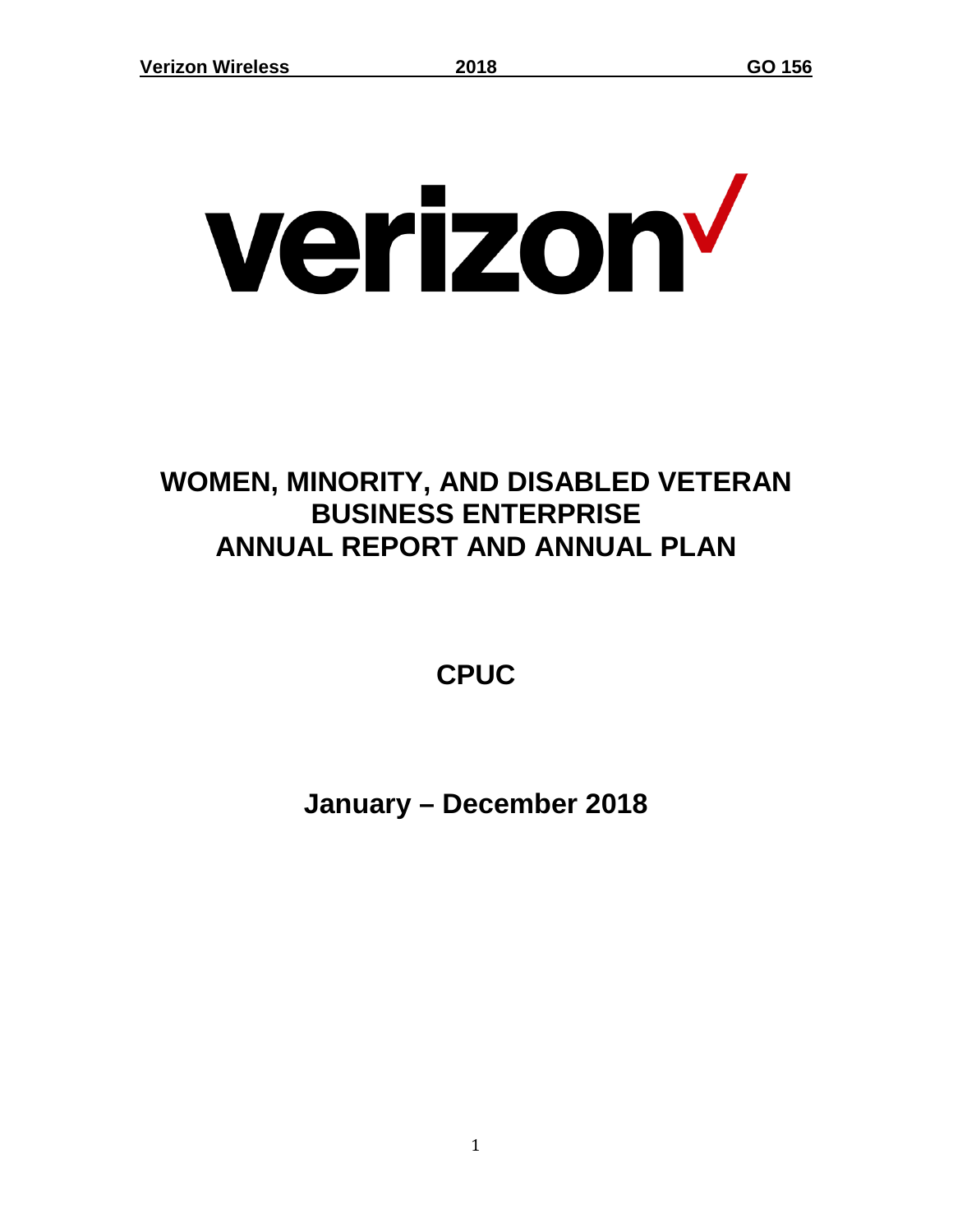#### **WOMEN, MINORITY, AND DISABLED VETERAN BUSINESS ENTERPRISE ANNUAL REPORT AND ANNUAL PLAN**

#### **Table of Contents**

| GO 156<br><b>Section</b> | <b>Description</b>                                                                                                                                                                                                                     | Page<br><b>Number</b> |
|--------------------------|----------------------------------------------------------------------------------------------------------------------------------------------------------------------------------------------------------------------------------------|-----------------------|
|                          | Introduction and Overview                                                                                                                                                                                                              | 3                     |
|                          | <b>Annual Report</b>                                                                                                                                                                                                                   |                       |
| 9.1.1                    | Description of WMDVLGBTBE program activities                                                                                                                                                                                           | $\overline{4}$        |
| 9.1.2                    | Summary of WMDVLGBTBE purchases/ contracts                                                                                                                                                                                             | 10                    |
| 9.1.3                    | Itemization of WMDVLGBTBE program expense                                                                                                                                                                                              | 16                    |
| 9.1.4                    | Description of progress in meeting or exceeding set goals                                                                                                                                                                              | 17                    |
| 9.1.5                    | Summary of prime contractor utilization of WMDVLGBTBE<br>subcontractors                                                                                                                                                                | 19                    |
| 9.1.6                    | List of WMDVLGBTBE complaints                                                                                                                                                                                                          | 20                    |
| 9.1.7                    | Summary of purchases/contracts for products/services in excluded<br>categories                                                                                                                                                         | 21                    |
| 9.1.8                    | Description of efforts to recruit WMDVLGBTBE suppliers                                                                                                                                                                                 | 22                    |
| 9.1.9                    | Justification for continued existence of any "excluded category"                                                                                                                                                                       | 23                    |
| 9.1.10                   | Summary of purchases in product and service categories that include<br>renewable and non-renewable energy, wireless communications,<br>broadband, smart grid, and rail projects, in addition to their current<br>reporting categories. | 24                    |
|                          | <b>Annual Plan</b>                                                                                                                                                                                                                     |                       |
| 10.1.1                   | Goals                                                                                                                                                                                                                                  | 26                    |
| 10.1.2                   | Description of WMDVLGBTBE program activities                                                                                                                                                                                           | 27                    |
| 10.1.3                   | Plans for recruiting WMDVLGBTBE suppliers where WMDVLGBTBE<br>utilization has been low                                                                                                                                                 | 31                    |
| 10.1.4                   | Plans for recruiting WMDVLGBTBE suppliers in any "excluded<br>category"                                                                                                                                                                | 32                    |
| 10.1.5                   | Plans for encouraging prime contractors and grantees to engage<br>WMDVLGBTBEs                                                                                                                                                          | 33                    |
| 10.1.6                   | Plans for complying with WMDVLGBTBE program guide-lines                                                                                                                                                                                | 34                    |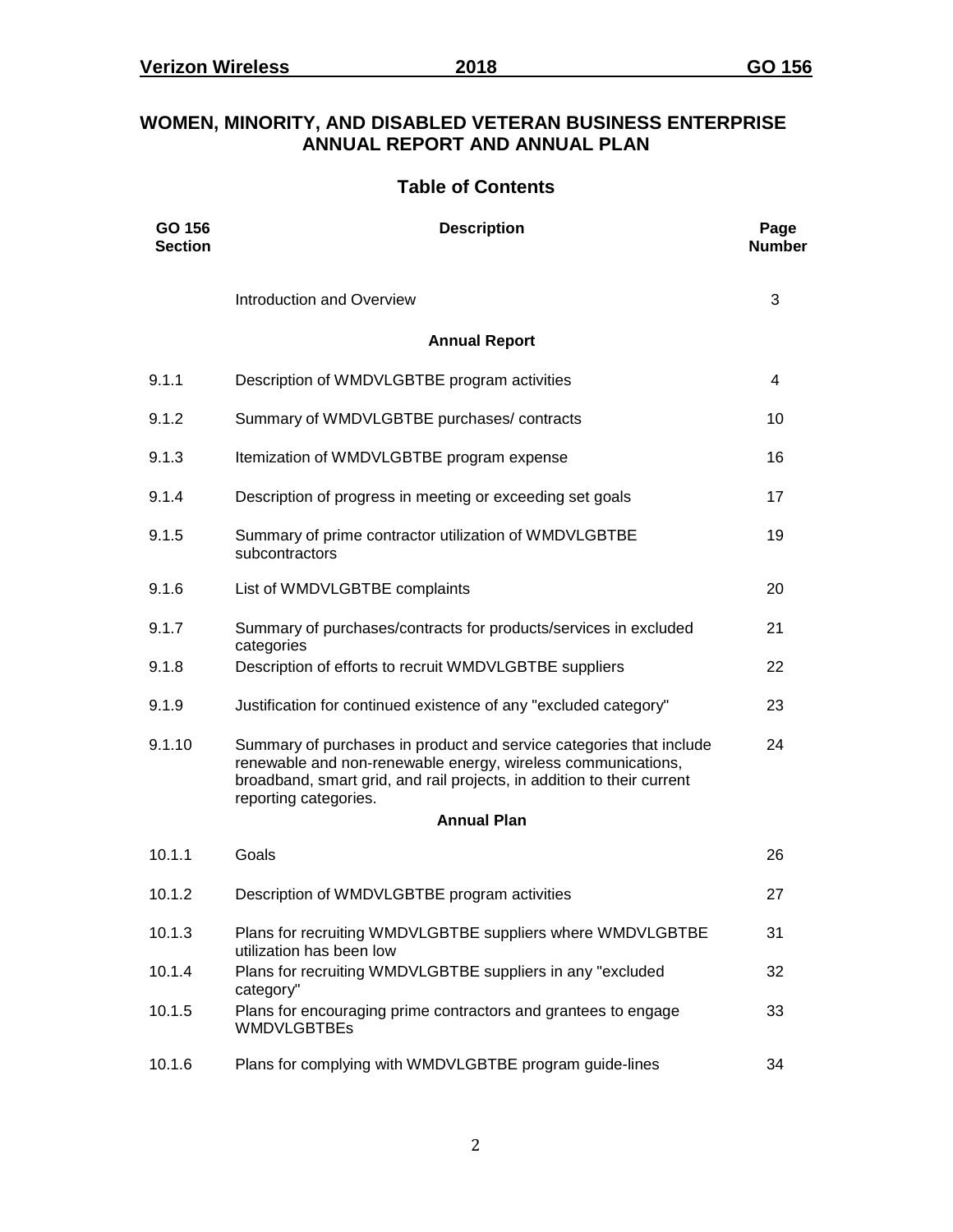# **INTRODUCTION**

In accordance with the requirements of the California Public Utilities Commission, (CPUC) General Order 156, Verizon Wireless hereby electronically submits the attached Annual Report and Annual Plan that covers women, minority, disabled veteran, lesbian, gay, bisexual, and transgender-owned business enterprise (("WMDVLGBTBE" or "diverse suppliers") activities from January 1, 2018 – December 31, 2018.

# **OVERVIEW**

In 2018, Verizon Wireless spent 40.43% of its procurement dollars with diverse suppliers.

In the following sections of this report, Verizon Wireless discusses each topic in Sections 9.1.1 through 10.1.6.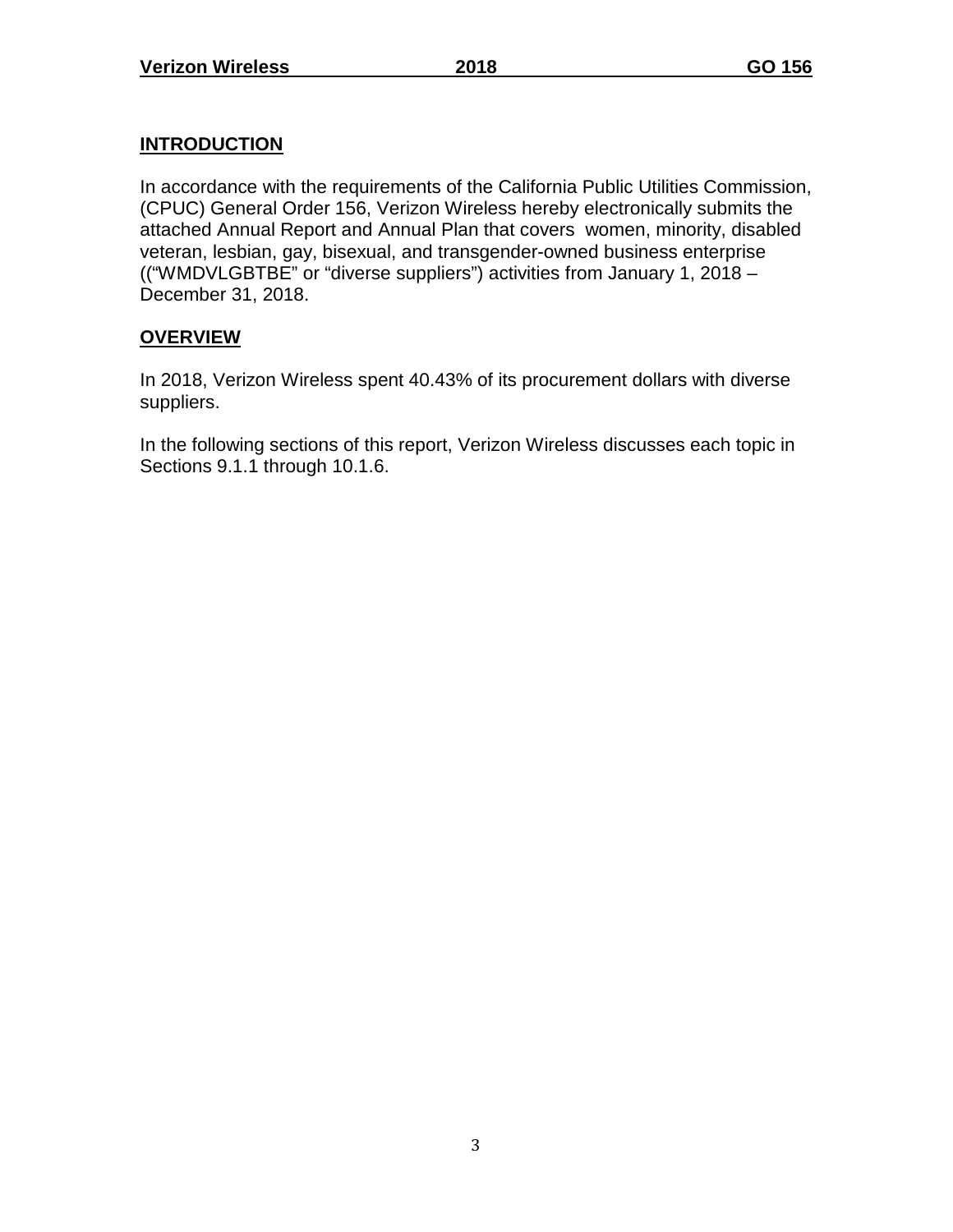#### **GO 156, §9.1.1: A description of WMDVLGBTBE program activities engaged in during the previous calendar year. Internal program activities.**

#### **INTERNAL PROGRAM ACTIVITIES**

#### Supplier Diversity and Inclusion at Verizon

Verizon's supplier diversity and inclusion program is built upon three pillars: education and awareness, partnership and collaboration, and measurement and accountability.

#### **Education and Awareness**

Through training programs, workshops and mentoring, we strive to ensure that our employees and prime suppliers understand the business case for supplier diversity and have an understanding of the economic impact diverse suppliers have in the communities we serve.

Verizon provides enterprise-wide training for all employees, as well as advanced training for sourcing; and in 2018, introduced customized supplier diversity training for sales . These training courses can be launched from Verizon's learning portal. Each module explains the importance of a diverse supply chain and provides guidance on responding to customer requests and diversity reporting requirements.

The supplier diversity team also facilitates Premier Supplier Academy sessions for diverse suppliers to educate them on how to do business with Verizon and to highlight tier 1 and tier 2 opportunities. These sessions are valuable networking opportunities as well so that diverse suppliers can build lasting connections within the Verizon business.

Verizon's mentorship program, EDGE (Educate, Develop, Grow and Enrich) which is a twelve-month program that provides diverse business owners with opportunities to enhance their leadership skills and business acumen through formal training and coaching. We connect mentees with subject matter experts from across our enterprise so they can best position their company for growth. We also collaborate with our community partners to provide educational scholarships to mentees. In 2018, Verizon worked to develop five mentees, three were CPUC certified.

# **Partnership and collaboration**

The supplier diversity team partners with supplier diversity champions in the business to ensure diverse suppliers are given opportunities to compete for our business. These business champions are assigned by executive leadership and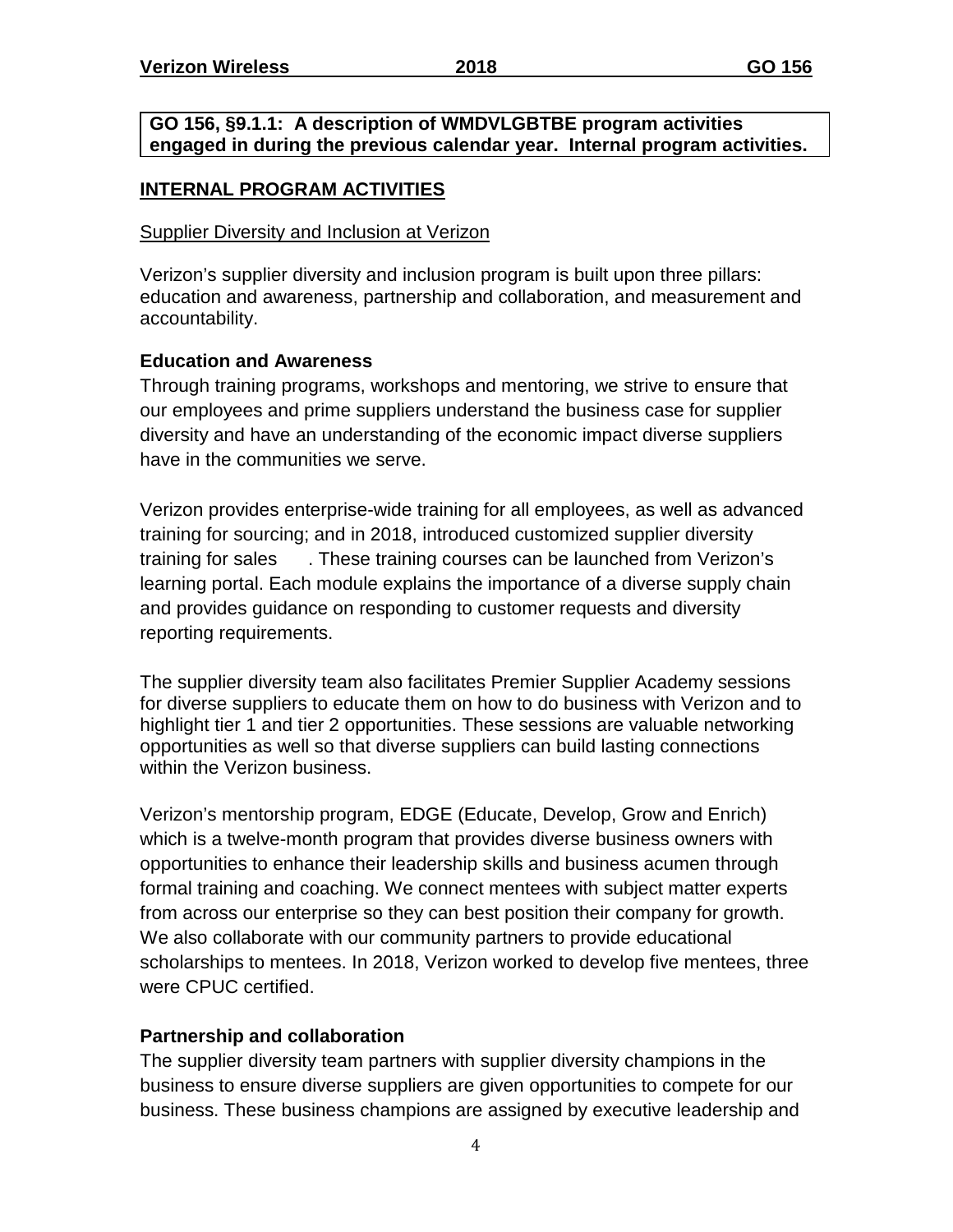collaborate as part of a cross-functional team to identify supplier diversity business opportunities enterprise-wide and advocate for the program by educating employees on the benefits of supplier diversity. The supplier diversity and business champion teams meet regularly on strategic initiatives and action plans.

Our robust supplier diversity initiatives also includes collaborating with champions across the business to create opportunities for diverse businesses. These champions advocate for the inclusion of diverse suppliers in sourcing initiatives. The supplier diversity team engages with the champions and sourcing teams on a monthly basis to review diverse suppliers' capabilities in key sourcing initiatives.

The supplier diversity team partners with sourcing and business stakeholders to identify opportunities for diverse suppliers in regular forecasting efforts. This process includes building benches of diverse suppliers in advance of bids and RFPs to ensure diverse suppliers are readily available for fast-to-market sourcing initiatives.

#### **Measurement and Accountability**

Verizon has one of the most diverse board of directors in corporate America. Seven out of 12 board members are women and people of color. The supplier diversity target is tied to Verizon's short term incentive. This supports accountability of supplier diversity and inclusion across the enterprise. The board is responsible for approving the supplier diversity target annually.

Verizon's senior executive leadership team drives progress toward our goals. They receive quarterly updates and progress reports in the form of executive dashboards. The dashboards include the result of their organization's diverse spend against their annual target as well as strategies and action plans.

Our tier 2 program encourages prime suppliers to honor their commitment by subcontracting with diverse suppliers in their supply chain, ensuring those suppliers are certified through a Verizon authorized third-party diverse certification agency, mentoring diverse suppliers, partnering with Verizon to host educational workshops and opportunity seminars for diverse businesses, and submitting quarterly reports via our supplier portal that documents their spending with diverse suppliers. Our tier 2 program also includes supplier diversity commitment language in RFPs and procurement contracts.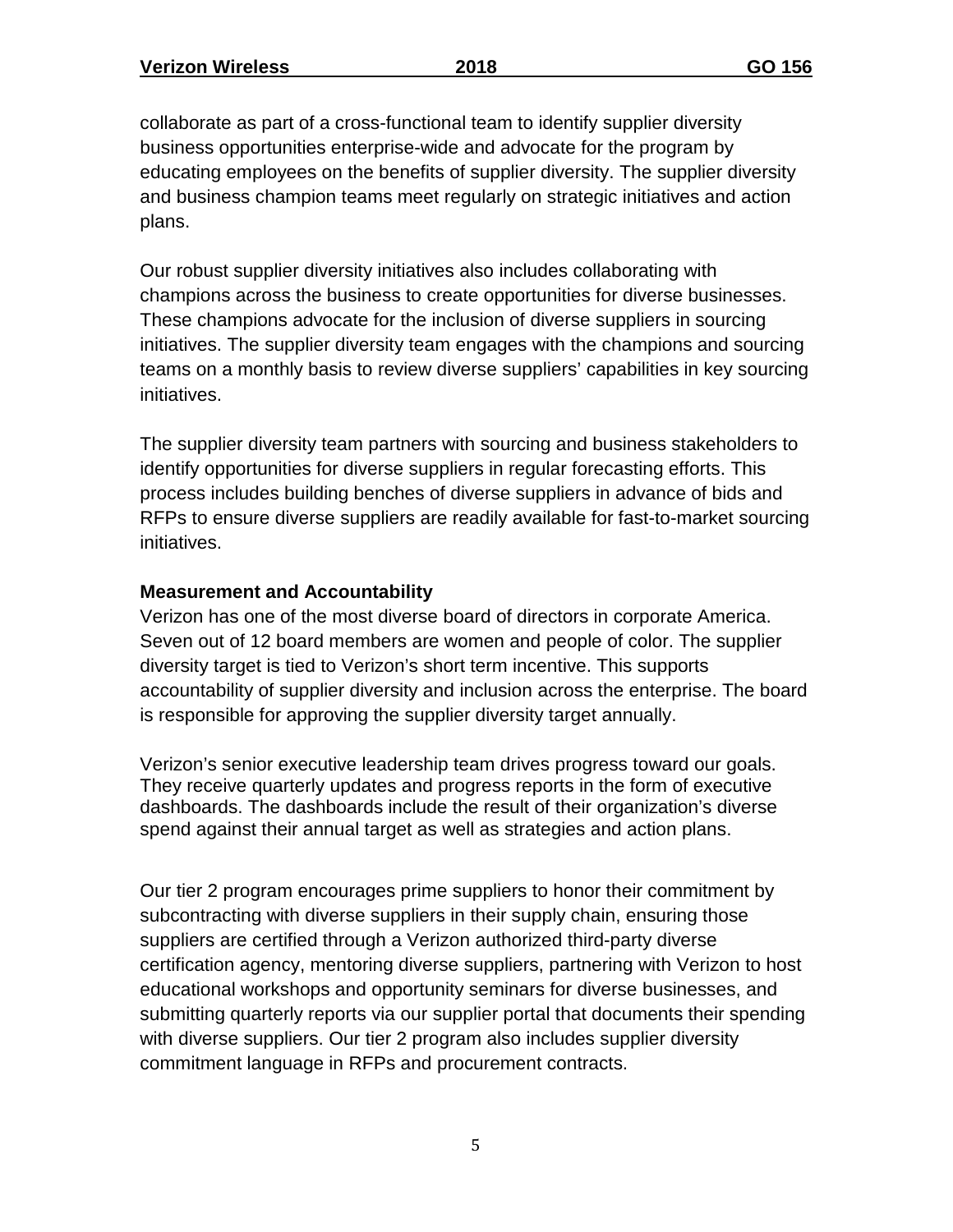**GO 156, §9.1.1: A description of WMDVLGBTBE program activities engaged in during the previous calendar year. External program activities.**

# **EXTERNAL PROGRAM ACTIVITIES**

#### **Board Participation**

Leaders of Verizon serve on several organizational boards as officers and advisors. In addition to offering advice and counsel to diverse businesses on how to grow their business and assisting suppliers on how to meet Verizon's business needs, they also provide advice and counsel to these organizations to aid their efforts to attract and develop diverse suppliers.

#### Business Organization Involvement - Meetings, Conferences, Trade Fairs and Recognition Events

Through our partnerships, Verizon supports chambers of commerce, business associations and supplier diversity organizations dedicated to helping diverse suppliers make valuable business connections. They provide technical assistance, capacity building and educational programs.

Our community partners include: the Women's Business Enterprise National Council, WEConnect, the National Minority Supplier Development Council, the United States Hispanic Chamber of Commerce, Asian/Pacific Islander American Chamber of Commerce, the National LGBT Chamber of Commerce, Disability:IN, The Elite Service Disabled Veteran Owned Business Network and the National Veteran Business Development Council.

Diversity is a corporate imperative at Verizon. Aligning with our customer base, engaging our communities, and attracting and retaining talented individuals are critical to our success.

#### Black Business Association of Los Angeles (BBA)

Youth Entrepreneur Development – Verizon partnered with BBA to expose, inspire and train African American youth in the area of entrepreneurship to create their own sustainable opportunities; to train them in the important area of financial literacy; economic empowerment, self-reliance, and community building. Program participants will be paired with existing BBA-member businesses to expose them to entrepreneurship for mentoring and training to learn how to turn their passions into the dynamics of starting, running and maintaining a business.

# California Asian Pacific Chamber of Commerce (CAPCC)

Business Development Program for Disadvantaged Enterprises – Verizon partnered with CAPCC to provide training and assistance to small businesses in expanding their capacity to assume greater levels of contracting responsibility, compete for contracting opportunities and grow their businesses in the process.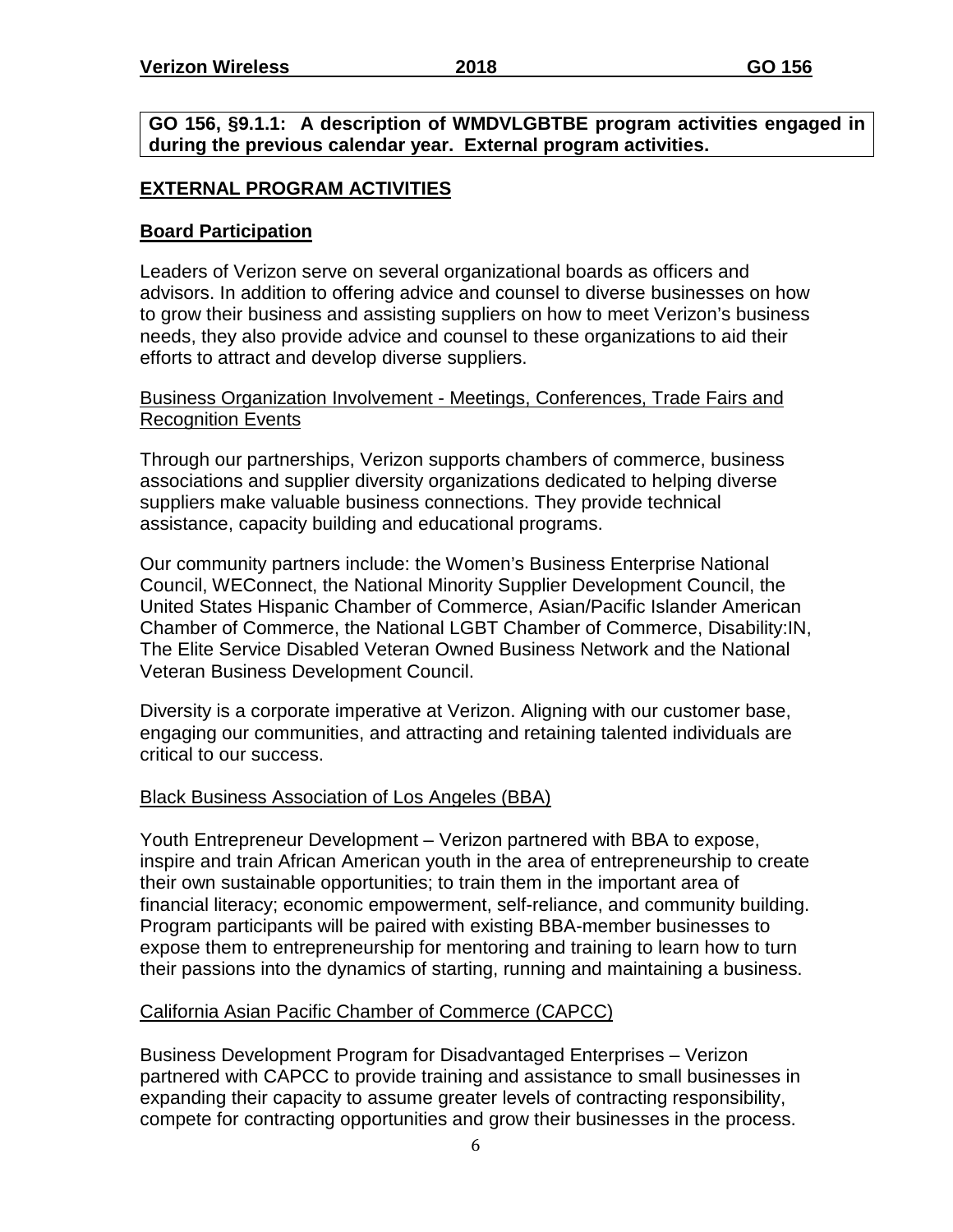# California Black Chamber of Commerce (CBCC)

Youth Entrepreneurship and Green Business Development – Verizon partnered with the CBCC to educate and train community leaders and entrepreneurs on ways and methods to be successful in business and create community economic development.

# Elite SDVOB Network

Verizon continued its partnership with the Elite SDVOB Network at the National Conference held in San Diego in 2018. The three-day event includes education panels, presentations, workshops, networking, and matchmaking meetings (Verizon held several such meetings).

# **National Conferences and Events**

Verizon's supplier diversity team and business champions partnered in one-onone diverse supplier meetings at the NMSDC, WBENC, the Elite SDVOB, and NGLCC conferences, and on business panels to ensure progress was made to meet Verizon's WMDVLGBTBE goals.

# **2018 Awards & Recognition – Supplier Diversity and Inclusion**

Million Dollar Club: U.S. Hispanic Chamber of Commerce For eight consecutive years, Verizon was included in the USHCC's Million Dollar Club and was recognized for its commitment of doing business with Hispanicowned business enterprises.

One of America's Top Corporations for Women: Women's Business Enterprise National Council. Verizon was recognized by the Women's Business Enterprise National Council as one of America's Top Corporations for Women's Business Enterprises with a Gold status.

Verizon scores 100% on Disability Equality Index: US Business Leadership Network.

Verizon received a 100% rating on the Disability Equality Index (DEI) demonstrating the value of our diverse and inclusive experiences for employees, customers and suppliers.

# Magazines

Verizon is recognized as part of the WE 100 corporations by Women's Enterprise USA that support women owned businesses through a robust Supplier Diversity program.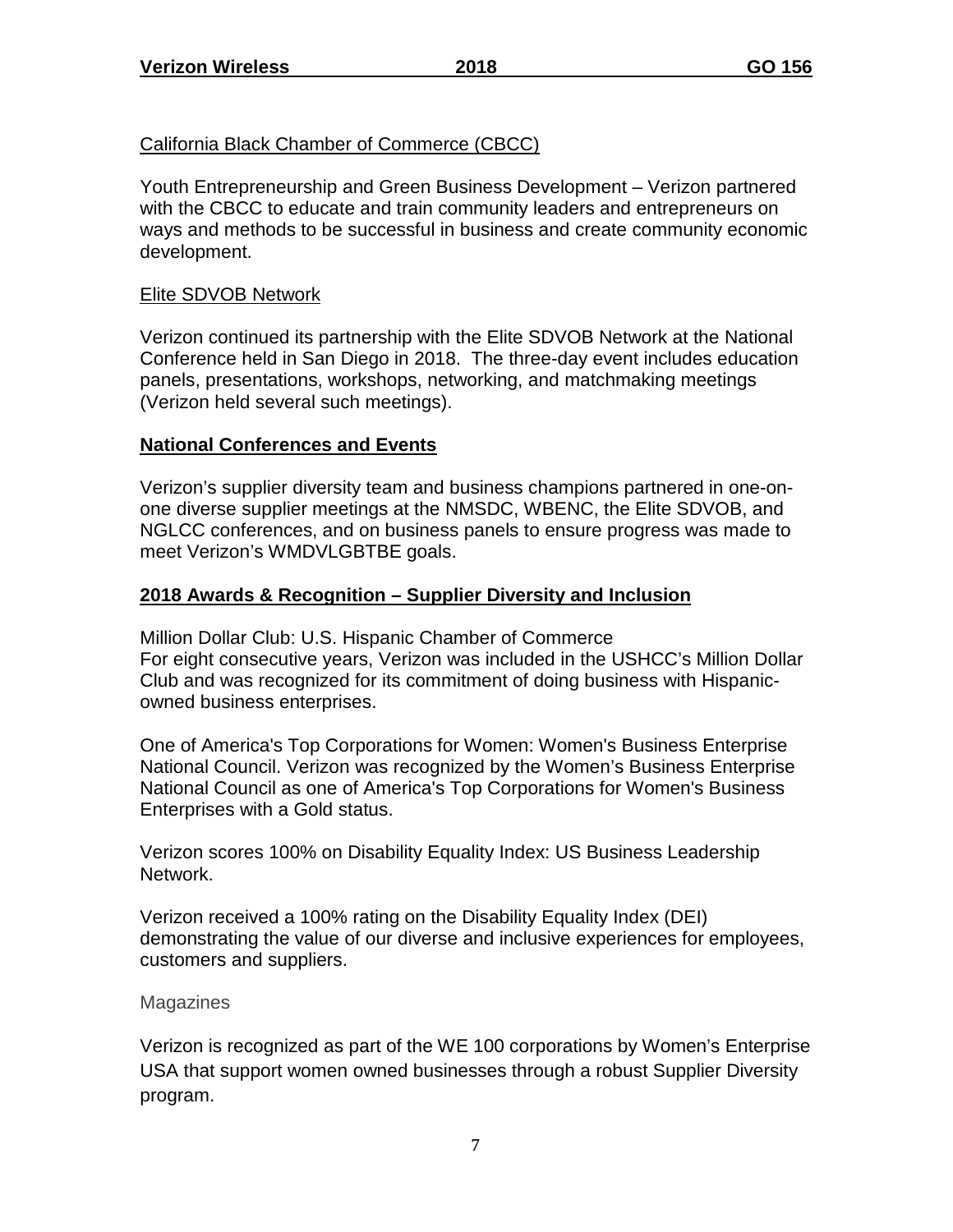One of America's Most Admired Corporations for Supplier Diversity: Omnikal Omnikal recognized Verizon among its 2018 top 50 corporations in Supplier Diversity.

Top Veteran-Friendly Company: U.S. Veterans magazine US Veteran's Magazine voted Verizon's Supplier Diversity program as one of the nation's Best of the Best in supporting veteran owned companies.

Awards & Recognition -– Diversity and Inclusion

Top 100 Employer: Working Mother Magazine Verizon was ranked in the top 100 companies for women by Working Mother Magazine.

Top Military-Friendly Company: Military Friendly Verizon is the highest rated technology company when it comes to total commitment to tapping into military talent.

# **Awards & Recognition - Technology**

Highest in Overall Network Performance: RootMetrics® According to RootMetrics® National RootScore® Report, Verizon ranked number one in reliability, data, calls, speed and text.

Highest in Wireless Network Quality Performance: J.D. Power Verizon Wireless won more awards than any other wireless provider for a record 21st time and ranked highest in wireless network quality performance in all six regions of the U.S. according to the J.D. Power 2018 U.S. Wireless Network Quality Performance StudySM – Volume 2.

Most Extensive LTE Interstate Highway Coverage Across the Country Verizon Wireless was recognized as having the "biggest LTE footprint compared to the other three carriers" tested, according to a 2018 Connectivity on Interstates report conducted by P3.

P3 Mobile Benchmark USA 2018 and Best in Test Award P3 Group announced Verizon as the best in test and dominant in network coverage in their analysis of the four big U.S. providers, across three disciplines: Coverage, Data Speed, and Service Availability.

Best Network in Tutela 2018 Mobile Network Quality Study Verizon Wireless' network delivered the highest level of consistent quality in the U.S. It won in more than twice the number of states than the next best provider and was unbeaten across all five categories measured: Consistent Quality, Avg. Download Speed, Avg. Upload Speed, Latency and Packet Loss.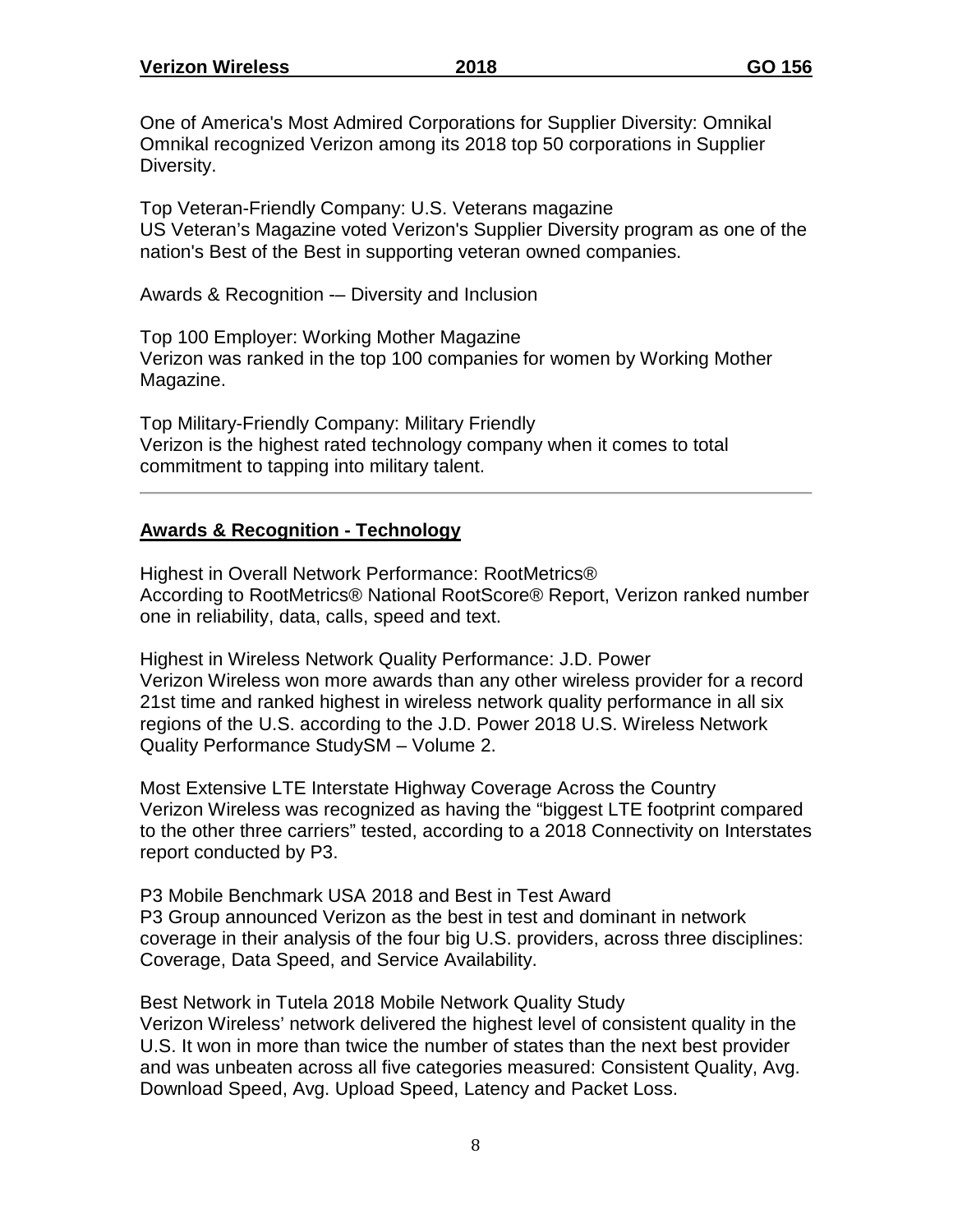#### External Communication

Verizon provides valuable information to small and diverse businesses through our supplier diversity website at the following URL: <http://www.verizon.com/supplierdiversity>

This information includes requirements for diverse suppliers, information regarding our tier 2 program, our standards, answers to some of the frequently asked questions, our supplier diversity blog, as well as links to our social media channels.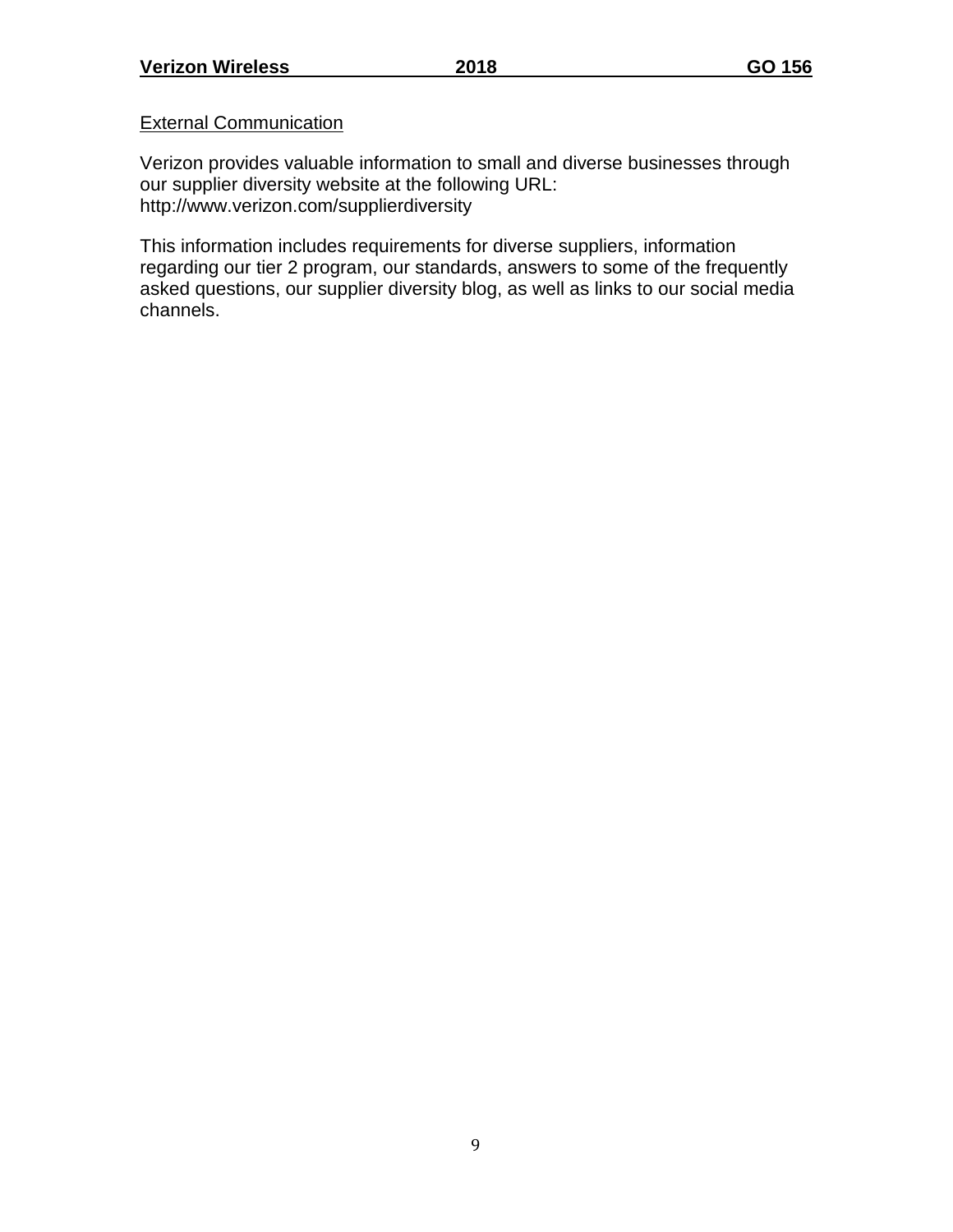**GO 156 §9.1.2: A summary of WMDVLGBTBE purchases and/or contracts, with breakdowns by ethnicity, product and service categories, compared with total utility contract dollars, awarded to outside vendors in those categories**

#### WMDVLGBTBE Annual Results by Ethnicity:

|               |                           |                                                 |                 |                 | [Year] of Report |                 |        |
|---------------|---------------------------|-------------------------------------------------|-----------------|-----------------|------------------|-----------------|--------|
|               |                           |                                                 |                 | <b>Direct</b>   | Sub              | <b>Total \$</b> | %      |
| 1             |                           | Asian Pacific American                          |                 | \$492,913,828   | \$32,512,395     | \$525,426,223   | 11.23% |
| $\frac{2}{3}$ | <b>Minority</b>           | African American                                |                 | \$260,049,495   | \$15,144,586     | \$275,194,081   | 5.88%  |
|               | Male                      | Hispanic American                               |                 | \$75,215,084    | \$19,867,512     | \$95,082,596    | 2.03%  |
| 4             |                           | Native American                                 |                 | \$11,250,583    | \$1,652,081      | \$12,902,664    | 0.28%  |
| 5             |                           | <b>Total Minority Male</b>                      |                 | \$839,428,991   | \$69,176,574     | \$908,605,565   | 19.42% |
| $\frac{6}{7}$ |                           | Asian Pacific American                          |                 | \$172,370,940   | \$5,026,868      | \$177,397,808   | 3.79%  |
|               |                           | African American                                |                 | \$6,464,886     |                  | \$6,464,886     | 0.14%  |
| $\frac{8}{9}$ | <b>Minority</b><br>Female | Hispanic American                               |                 | \$588,130,639   | \$6,402,024      | \$594,532,663   | 12.70% |
|               |                           | Native American                                 |                 |                 | \$59,121         | \$59,121        | 0.00%  |
| 10            |                           | <b>Total Minority Female</b>                    |                 | \$766,966,466   | \$11,488,013     | \$778,454,479   | 16.63% |
|               |                           |                                                 |                 |                 |                  |                 |        |
| 11            |                           | <b>Total Minority Business Enterprise (MBE)</b> |                 | \$1,606,395,457 | \$80,664,587     | \$1,687,060,044 | 36.05% |
|               |                           |                                                 |                 |                 |                  |                 |        |
| 12            |                           | Women Business Enterprise (WBE)                 |                 | \$165,484,714   | \$32,647,273     | \$198,131,986   | 4.23%  |
|               |                           |                                                 |                 |                 |                  |                 |        |
|               |                           | Lesbian, Gay, Bisexual, Transgender             |                 |                 |                  |                 |        |
| 13            |                           | <b>Business Enterprise (LGBTBE)</b>             |                 | \$1,040,941     | \$0              | \$1,040,941     | 0.02%  |
|               |                           |                                                 |                 |                 |                  |                 |        |
|               |                           |                                                 |                 |                 |                  |                 |        |
|               |                           | <b>Disabled Veteran Business</b>                |                 | \$4,995,190     | \$789,979        | \$5,785,169     | 0.12%  |
| 14            |                           | Enterprise (DVBE)                               |                 |                 |                  |                 |        |
|               |                           |                                                 |                 |                 |                  |                 |        |
| 15            |                           | Other 8(a)*                                     |                 | \$0             | \$0              | \$0             | 0.00%  |
|               |                           |                                                 |                 |                 |                  |                 |        |
| 16            |                           | <b>TOTAL WMDVLGBTBE</b>                         |                 | \$1,777,916,302 | \$114,101,838    | \$1,892,018,141 | 40.43% |
|               |                           |                                                 |                 |                 |                  |                 |        |
|               | 17 Net Procurement**      |                                                 | \$4,679,809,675 |                 |                  |                 |        |

NOTE: "FIRMS CLASSIFIED AS 8(a) OF SMALL BUSINESS ADMINISTRATION INCLUDES NON-WMDYLGBTBE<br>" NET PROCUREMENT INCLUDES PURCHASE ORDER, NON-PURCHASE ORDER, AND CREDIT CARD DOLLARS **Direct - DIRECT PROCUREMENT** 

**Sub - SUBCONTRACTOR PROCUREMENT** 

**2 - PERCENTAGE OF NET PROCUREMENT**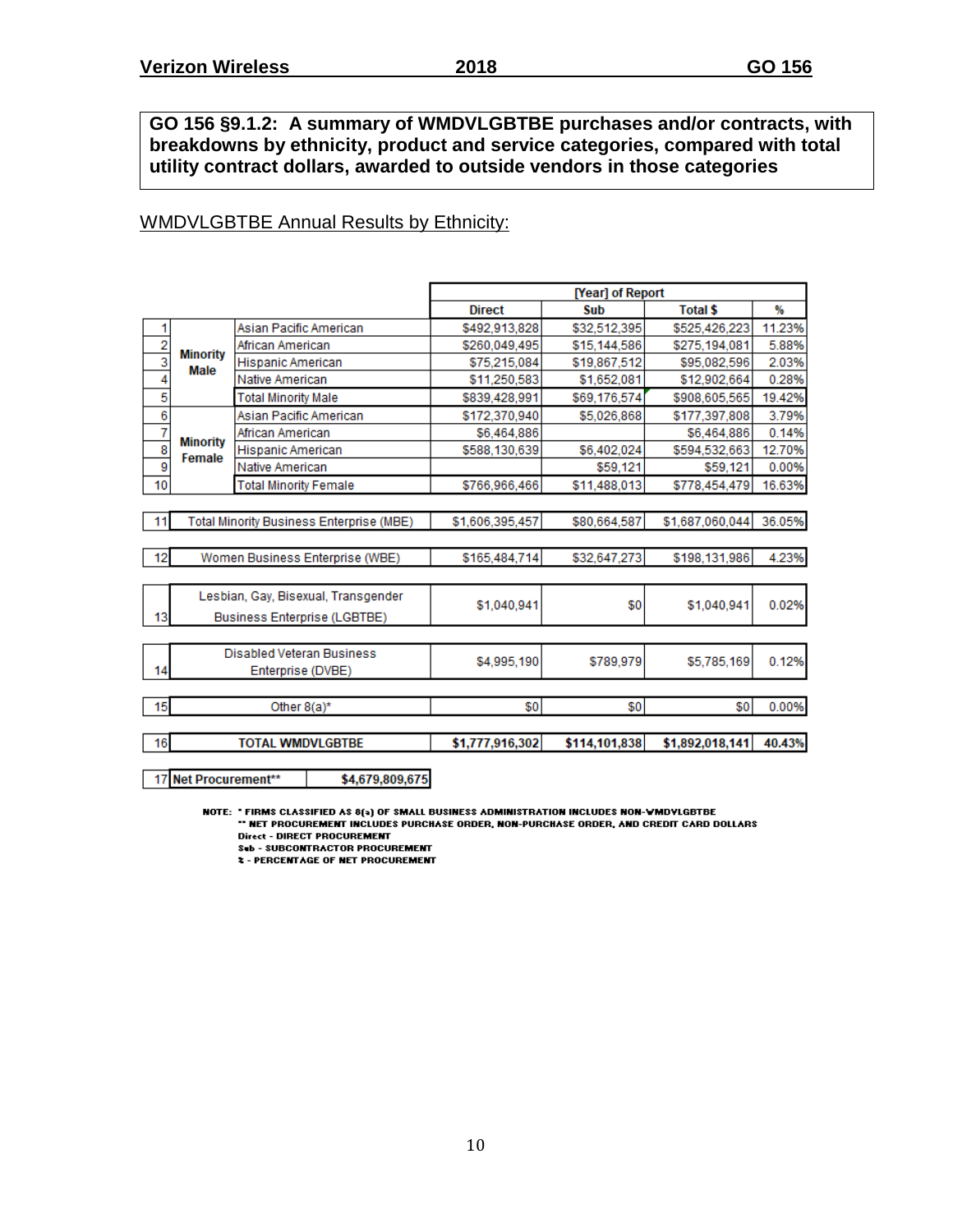# WMDVLGBTBE Direct Procurement by Product and Service Categories:

|                                   |                              |                                          |               | <b>Products</b> |        | <b>Services</b>      |        | <b>Total</b>    |        |
|-----------------------------------|------------------------------|------------------------------------------|---------------|-----------------|--------|----------------------|--------|-----------------|--------|
|                                   |                              |                                          |               | \$              | %      | \$                   | %      | \$              | %      |
| 1                                 |                              | Asian Pacific American                   | <b>Direct</b> | \$251,822,840   | 5.38%  | \$241,090,988        | 5.15%  | \$492,913,828   | 10.53% |
| $\frac{2}{3}$<br><b>Minority</b>  | African American             |                                          | <b>Direct</b> | \$259,340,123   | 5.54%  | \$709,372            | 0.02%  | \$260,049,495   | 5.56%  |
| <b>Male</b>                       | Hispanic American            |                                          | <b>Direct</b> | \$74,670,738    | 1.60%  | \$544.346            | 0.01%  | \$75,215,084    | 1.61%  |
| 4                                 | Native American              |                                          | Direct        | \$11,250,583    | 0.24%  |                      | 0.00%  | \$11,250,583    | 0.24%  |
| 5                                 | <b>Total Minority Male</b>   |                                          | <b>Direct</b> | \$597,084,284   | 12.76% | \$242,344,706        | 5.18%  | \$839,428,991   | 17.94% |
| $\overline{6}$                    |                              | Asian Pacific American                   | <b>Direct</b> | \$158,250,048   | 3.38%  | \$14,120,893         | 0.30%  | \$172,370,940   | 3.68%  |
| 7<br><b>Minority</b>              | African American             |                                          | <b>Direct</b> | \$687,339       | 0.01%  | \$5,777,547          | 0.12%  | \$6,464,886     | 0.14%  |
| $\overline{\mathbf{8}}$<br>Female | <b>Hispanic American</b>     |                                          | <b>Direct</b> | \$3,964,299     | 0.08%  | \$584,166,340        | 12.48% | \$588,130,639   | 12.57% |
| $\overline{9}$                    | Native American              |                                          | <b>Direct</b> |                 | 0.00%  |                      | 0.00%  | \$0             | 0.00%  |
| 10                                | <b>Total Minority Female</b> |                                          | <b>Direct</b> | \$162,901,686   | 3.48%  | \$604,064,780        | 12.91% | \$766,966,466   | 16.39% |
|                                   |                              |                                          |               |                 |        |                      |        |                 |        |
| 11                                |                              | Total Minority Business Enterprise (MBE) | <b>Direct</b> | \$759,985,970   |        | 16.24% \$846.409.487 | 18.09% | \$1,606,395,457 | 34.33% |
|                                   |                              |                                          |               |                 |        |                      |        |                 |        |
| 12                                |                              | Women Business Enterprise (WBE)          | Direct        | \$44,614,255    |        | 0.95% \$120.870.459  | 2.58%  | \$165,484,714   | 3.54%  |
|                                   |                              |                                          |               |                 |        |                      |        |                 |        |
|                                   |                              | Lesbian, Gay, Bisexual, Transgender      |               |                 |        |                      |        |                 |        |
| 13                                |                              | <b>Business Enterprise (LGBTBE)</b>      | <b>Direct</b> | \$0             | 0.00%  | \$1,040,941          | 0.02%  | \$1,040,941     | 0.02%  |
|                                   |                              |                                          |               |                 |        |                      |        |                 |        |
|                                   |                              | Disabled Veteran Business Enterprise     |               |                 |        |                      |        |                 |        |
| 14                                | (DVBE)                       |                                          | <b>Direct</b> | \$4,016,762     | 0.09%  | \$978.429            | 0.02%  | \$4,995.190     | 0.11%  |
|                                   |                              |                                          |               |                 |        |                      |        |                 |        |
| 15                                | Other 8(a)*                  |                                          | <b>Direct</b> | \$0             | 0.00%  | \$0                  | 0.00%  | \$0             | 0.00%  |
|                                   |                              |                                          |               |                 |        |                      |        |                 |        |
| 16                                | <b>TOTAL WMDVLGBTBE</b>      |                                          | <b>Direct</b> | \$808,616,986   |        | 17.28% \$969,299,316 | 20.71% | \$1,777,916,302 | 37.99% |
|                                   |                              |                                          |               |                 |        |                      |        |                 |        |
| <b>Total Product</b>              |                              |                                          |               |                 |        |                      |        |                 |        |
| 17 Procurement                    |                              | \$2,278,930,403                          |               |                 |        |                      |        |                 |        |
| <b>Total Service</b>              |                              |                                          |               |                 |        |                      |        |                 |        |
| <b>18 Procurement</b>             |                              | \$2,400,879,272                          |               |                 |        |                      |        |                 |        |

19 Net Procurement\*\* \$4,679,809,675

| Total Number of                  |  |
|----------------------------------|--|
| <b>WMDVLGBTBEs that</b>          |  |
| <b>20 Received Direct Spendl</b> |  |

NOTE: "FIRMS CLASSIFIED AS 8(a) OF SMALL BUSINESS ADMINISTRATION INCLUDES NON-WMDYLGBTBE<br>"" NET PROCUREMENT INCLUDES PURCHASE ORDER, NON-PURCHASE ORDER, AND CREDIT CARD DOLLARS<br>Direct - DIRECT PROCUREMENT<br>Sab - SUBCONTRACT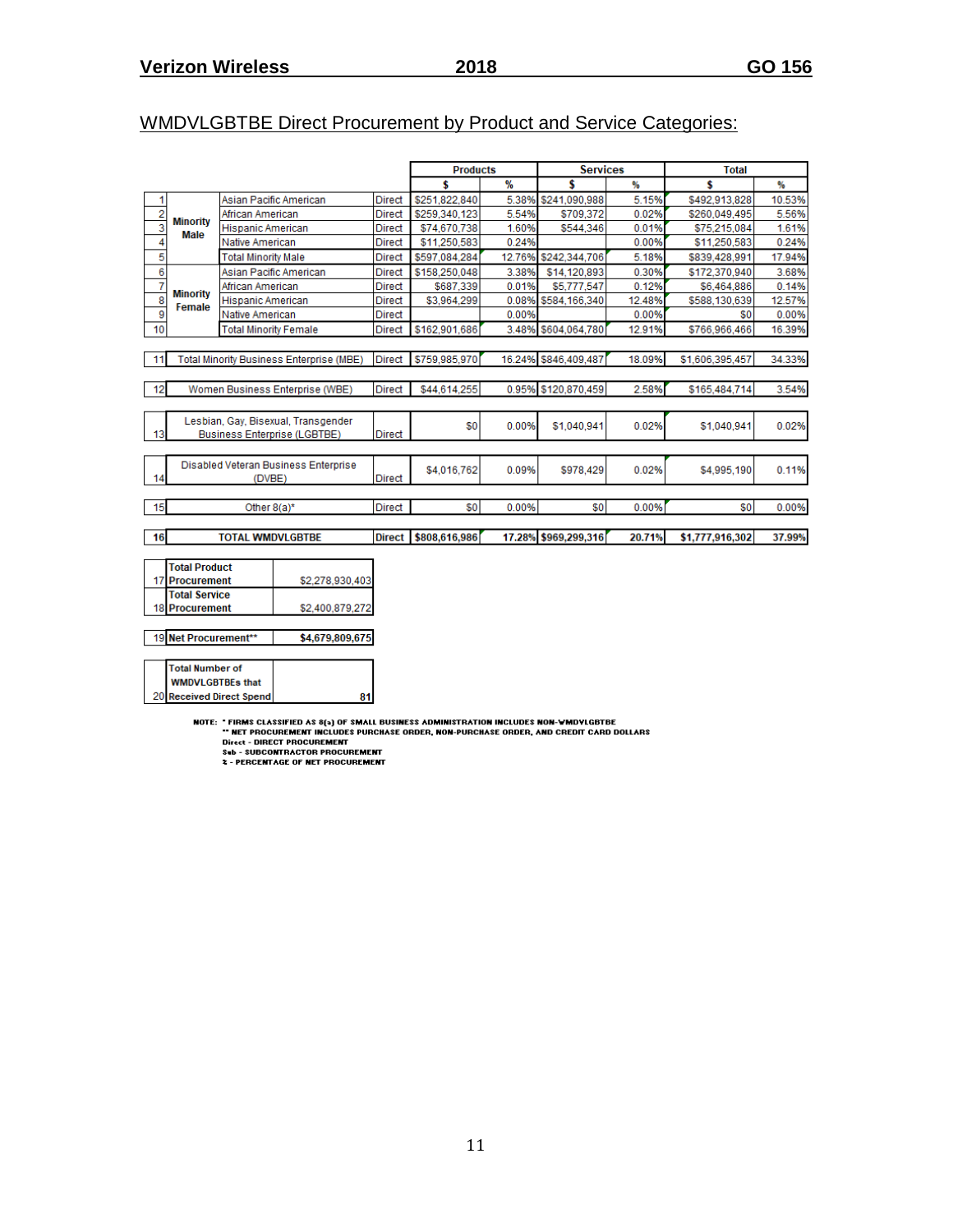# WMDVLGBTBE Subcontractor Procurement by Product and Service Categories:

|                         |                                |                                                 |     | <b>Products</b> |               | <b>Services</b> |       | <b>Total</b>  |       |
|-------------------------|--------------------------------|-------------------------------------------------|-----|-----------------|---------------|-----------------|-------|---------------|-------|
|                         |                                |                                                 |     | \$              | $\frac{9}{6}$ | \$              | %     | \$            | %     |
| 1                       |                                | Asian Pacific American                          | Sub | \$31,609,721    | 0.68%         | \$902,674       | 0.02% | \$32,512,395  | 0.69% |
| $\overline{2}$          |                                | African American                                | Sub | \$12,656,643    | 0.27%         | \$2.487.942     | 0.05% | \$15,144,586  | 0.32% |
| 3                       | <b>Minority</b><br><b>Male</b> | <b>Hispanic American</b>                        | Sub | \$18,864.601    | 0.40%         | \$1,002,911     | 0.02% | \$19,867,512  | 0.42% |
| 4                       |                                | Native American                                 | Sub | \$1,652,081     | 0.04%         |                 | 0.00% | \$1,652,081   | 0.04% |
| 5                       |                                | <b>Total Minority Male</b>                      | Sub | \$64,783,047    | 1.38%         | \$4.393,528     | 0.09% | \$69,176,574  | 1.48% |
| 6                       |                                | Asian Pacific American                          | Sub | \$4,916,470     | 0.11%         | \$110,398       | 0.00% | \$5,026,868   | 0.11% |
| 7                       | <b>Minority</b>                | African American                                | Sub |                 | 0.00%         |                 | 0.00% | \$0           | 0.00% |
| $\overline{\mathbf{8}}$ | Female                         | <b>Hispanic American</b>                        | Sub |                 | 0.00%         | \$6,402.024     | 0.14% | \$6,402.024   | 0.14% |
| 9                       |                                | Native American                                 | Sub | \$59,121        | 0.00%         |                 | 0.00% | \$59,121      | 0.00% |
| 10                      |                                | <b>Total Minority Female</b>                    | Sub | \$4,975,591     | 0.11%         | \$6,512,422     | 0.14% | \$11,488,013  | 0.25% |
|                         |                                |                                                 |     |                 |               |                 |       |               |       |
| 11                      |                                | <b>Total Minority Business Enterprise (MBE)</b> | Sub | \$69,758,638    | 1.49%         | \$10.905.949    | 0.23% | \$80.664.587  | 1.72% |
|                         |                                |                                                 |     |                 |               |                 |       |               |       |
| 12                      |                                | Women Business Enterprise (WBE)                 | Sub | \$15,738,041    | 0.34%         | \$16,909,232    | 0.36% | \$32,647,273  | 0.70% |
|                         |                                |                                                 |     |                 |               |                 |       |               |       |
|                         |                                | Lesbian, Gay, Bisexual, Transgender             |     | \$0             | 0.00%         | \$0             | 0.00% | \$0           | 0.00% |
| 13                      |                                | <b>Business Enterprise (LGBTBE)</b>             | Sub |                 |               |                 |       |               |       |
|                         |                                |                                                 |     |                 |               |                 |       |               |       |
|                         |                                | Disabled Veteran Business Enterprise            |     | \$63,055        | 0.00%         | \$726.924       | 0.02% | \$789.979     | 0.02% |
| 14                      |                                | (DVBE)                                          | Sub |                 |               |                 |       |               |       |
|                         |                                |                                                 |     |                 |               |                 |       |               |       |
| 15                      |                                | Other $8(a)^*$                                  | Sub | \$0             | 0.00%         | \$0             | 0.00% | \$0           | 0.00% |
| 16                      |                                | <b>TOTAL WMDVLGBTBE</b>                         | Sub | \$85,559,734    | 1.83%         | \$28,542,105    | 0.61% | \$114,101,838 | 2.44% |
|                         |                                |                                                 |     |                 |               |                 |       |               |       |
|                         | <b>Total Product</b>           |                                                 |     |                 |               |                 |       |               |       |

| <b>Total Product</b> |                 |
|----------------------|-----------------|
| 17 Procurement       | \$2,278,930,403 |
| <b>Total Service</b> |                 |
| 18 Procurement       | \$2,400,879,272 |
|                      |                 |

19 Net Procurement\*\* \$4,679,809,675

NOTE: " FIRMS CLASSIFIED AS 8(a) OF SMALL BUSINESS ADMINISTRATION INCLUDES NON-WMDYLGBTBE<br>" NET PROCUREMENT INCLUDES PURCHASE ORDER, NON-PURCHASE ORDER, AND CREDIT CARD DOLLARS<br>Direct - DIRECT PROCUREMENT<br>Sub - SUBCONTRACT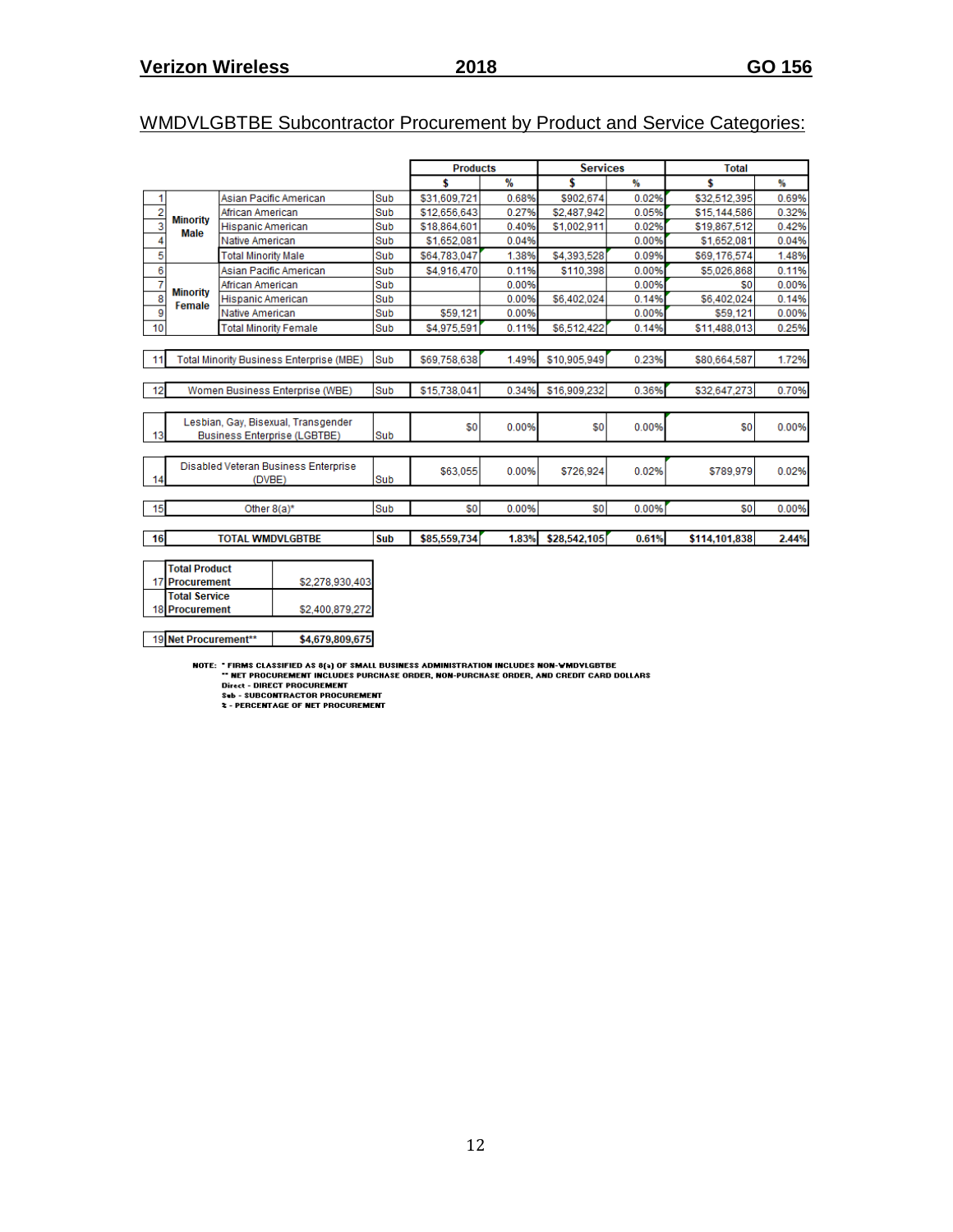**Table represents only Direct Spend** 

| TBE Procurement by Standard Indus |  |  |  |  |  |  |  |
|-----------------------------------|--|--|--|--|--|--|--|
|                                   |  |  |  |  |  |  |  |
|                                   |  |  |  |  |  |  |  |

|                                                                                                                                                                                                                                                                                                                                                                                                                                                          |                                 |                              |                         |                                                                                                                                                                                                                                                                                                                                                                                                                  |                              |                                      |                 |                        |                                       |                                  |                        |                             |                                                                                                                                      | are concerned                                                 |                                                                 |  |
|----------------------------------------------------------------------------------------------------------------------------------------------------------------------------------------------------------------------------------------------------------------------------------------------------------------------------------------------------------------------------------------------------------------------------------------------------------|---------------------------------|------------------------------|-------------------------|------------------------------------------------------------------------------------------------------------------------------------------------------------------------------------------------------------------------------------------------------------------------------------------------------------------------------------------------------------------------------------------------------------------|------------------------------|--------------------------------------|-----------------|------------------------|---------------------------------------|----------------------------------|------------------------|-----------------------------|--------------------------------------------------------------------------------------------------------------------------------------|---------------------------------------------------------------|-----------------------------------------------------------------|--|
|                                                                                                                                                                                                                                                                                                                                                                                                                                                          |                                 |                              |                         |                                                                                                                                                                                                                                                                                                                                                                                                                  |                              |                                      |                 |                        |                                       |                                  |                        |                             | 'OTAL DOLLARS - TOTAL PROCEEENIENT DOLLAR AMOUNT IN THE SPECIFIC SIC CATEGORY                                                        | PERCENTAGE OF TOTAL                                           |                                                                 |  |
|                                                                                                                                                                                                                                                                                                                                                                                                                                                          |                                 |                              |                         |                                                                                                                                                                                                                                                                                                                                                                                                                  |                              |                                      |                 |                        |                                       |                                  |                        |                             | ILA PRACHEZIZIN I NOLO ILA PREPIRA PRACHE PRACHE PRACHE PRACHE PRACHE DE CRESSIA PRACHEZIZIN I STATULO I PRACH                       |                                                               |                                                                 |  |
|                                                                                                                                                                                                                                                                                                                                                                                                                                                          |                                 |                              |                         |                                                                                                                                                                                                                                                                                                                                                                                                                  |                              |                                      |                 |                        |                                       |                                  |                        |                             | IOTE: FIRMS WITH MILIT MIDORITY OVERESSID STATES<br>TIRMS CLASSIFIED AS II,J of SMALL DESIEESS ADMINISTRATION INCLIDES NOW WOMEOFFIE |                                                               |                                                                 |  |
|                                                                                                                                                                                                                                                                                                                                                                                                                                                          |                                 |                              |                         |                                                                                                                                                                                                                                                                                                                                                                                                                  |                              |                                      |                 |                        |                                       | 4,679,809,675                    |                        |                             |                                                                                                                                      | <b>HotPractionals</b>                                         |                                                                 |  |
|                                                                                                                                                                                                                                                                                                                                                                                                                                                          |                                 |                              |                         |                                                                                                                                                                                                                                                                                                                                                                                                                  |                              |                                      |                 |                        |                                       | 12,400,879,272<br>22,278,930,403 |                        |                             |                                                                                                                                      | <b>Tatel Service Pracurement</b><br>Tatel Praduct Pracurement |                                                                 |  |
| <b><i><u>ALCEARED</u></i></b>                                                                                                                                                                                                                                                                                                                                                                                                                            | 21.77.116.302<br> -<br>  21.992 | E<br>$\overline{\mathbf{e}}$ | $\frac{1}{2}$           | $\frac{1}{2}$                                                                                                                                                                                                                                                                                                                                                                                                    | 1165,484,714                 | 11,444,395,457                       | Ë               | 111.250.583            | \$588, 130, 639<br><b>R.SZK</b>       | 175.215.044<br><b>List</b>       | 141111<br>6.14%        | 2264,049,495<br><b>ESSE</b> | 112,370,940                                                                                                                          | ×<br>102.912.121<br> -<br> -                                  | 10191                                                           |  |
|                                                                                                                                                                                                                                                                                                                                                                                                                                                          |                                 |                              |                         |                                                                                                                                                                                                                                                                                                                                                                                                                  |                              |                                      |                 |                        |                                       |                                  |                        |                             |                                                                                                                                      |                                                               |                                                                 |  |
| 096'666'289'<br><b>EXAMPLE</b>                                                                                                                                                                                                                                                                                                                                                                                                                           | ŧ                               | ŧ                            | <b>Exter</b><br>ŧ       | Ŀ<br>i.                                                                                                                                                                                                                                                                                                                                                                                                          | ÷                            | İ.                                   | İ.              | İ.                     | ÷                                     | i.                               | i.                     | İ.                          | ÷.                                                                                                                                   | İ.                                                            | $-1.04$                                                         |  |
| $rac{1}{\frac{1}{2} \cdot \frac{1}{2} \cdot \frac{1}{2} \cdot \frac{1}{2} \cdot \frac{1}{2} \cdot \frac{1}{2} \cdot \frac{1}{2} \cdot \frac{1}{2} \cdot \frac{1}{2} \cdot \frac{1}{2} \cdot \frac{1}{2} \cdot \frac{1}{2} \cdot \frac{1}{2} \cdot \frac{1}{2} \cdot \frac{1}{2} \cdot \frac{1}{2} \cdot \frac{1}{2} \cdot \frac{1}{2} \cdot \frac{1}{2} \cdot \frac{1}{2} \cdot \frac{1}{2} \cdot \frac{1}{2} \cdot \frac{1}{2} \cdot \frac{1}{2} \cdot$ | 26.52%                          | $\frac{1}{2}$                | <b>Rep</b>              | <b>Execut</b>                                                                                                                                                                                                                                                                                                                                                                                                    | <b>E</b>                     | 15.52x                               | <b>E</b>        | ×.                     | kan k                                 | <b>Res</b>                       | 15.52x                 | <b>Figure</b>               | l.                                                                                                                                   | <b>E</b>                                                      | Services, Mut Elreuhere Clarified                               |  |
| <b>ERLAND</b>                                                                                                                                                                                                                                                                                                                                                                                                                                            | 3,085,703<br>225.11             | zar:                         | $\frac{1}{2}$           | Ŀ                                                                                                                                                                                                                                                                                                                                                                                                                | 1.279,405<br>$\frac{1}{2}$   | 862'908<br>229752                    | <b>Rep</b>      | <b>Ref</b>             | <b>Passa</b>                          | <b>Figure</b>                    | 862'98<br><b>Exite</b> | zer :                       | $\frac{124 \times 1}{2}$                                                                                                             | <b>SP</b>                                                     | ad Hanagement Sorvices                                          |  |
| \$789,490,313                                                                                                                                                                                                                                                                                                                                                                                                                                            | 612,839,700                     |                              | \$978,429               | $\frac{1}{x}$                                                                                                                                                                                                                                                                                                                                                                                                    | \$14,396,565                 | \$597,464,707                        |                 |                        | <b>\$583,203,687</b><br>\$583,203,687 |                                  | 026'201                | \$709,372                   | \$9.926.492<br> -<br> -                                                                                                              | 3,523,237                                                     | Engineering, Accumbing, Recench,                                |  |
| <b>THE ASS</b>                                                                                                                                                                                                                                                                                                                                                                                                                                           | <b>XXX</b>                      | Ę                            | k.                      | <u>I</u>                                                                                                                                                                                                                                                                                                                                                                                                         | ŧ                            | <b>Exite</b>                         | l:              | ē                      |                                       | I.                               | <b>E</b>               | I                           |                                                                                                                                      | <b>Exter</b>                                                  | Sacial Services                                                 |  |
| 114,471,599<br><b>100.02</b>                                                                                                                                                                                                                                                                                                                                                                                                                             | 14,020,185<br>E                 | ×.<br>ŀ                      | k.                      | <b>Execut</b><br>Ŀ                                                                                                                                                                                                                                                                                                                                                                                               | <b>Externe</b>               | 14,020,189<br><b>Listz</b>           | <b>E</b>        | ×.                     | k.                                    | F                                | <b>Exit</b>            | <b>Exercise</b>             | kan k                                                                                                                                | 14,020,189<br>k.                                              |                                                                 |  |
| 1282833                                                                                                                                                                                                                                                                                                                                                                                                                                                  | 129.674                         | ŧ                            |                         | Ŀ                                                                                                                                                                                                                                                                                                                                                                                                                |                              | 2219,672                             |                 |                        |                                       | 239,673                          |                        |                             |                                                                                                                                      |                                                               | Legal Services                                                  |  |
| <b>X88.881</b><br>Ebi 888.22\$                                                                                                                                                                                                                                                                                                                                                                                                                           | 19,87,810                       | $\frac{1}{x}$                | <b>Ref</b>              | $\frac{1}{\sin x}$                                                                                                                                                                                                                                                                                                                                                                                               | 13.13%                       | $rac{1}{2}$                          | Į               | <b>Real</b>            | $\frac{1}{x}$                         | $\frac{1}{x}$                    | $\frac{1}{2}$          | <b>Real</b>                 | $\frac{1}{2}$                                                                                                                        | <b>Final</b>                                                  | Hircollanowa Ropair Sorvicas                                    |  |
|                                                                                                                                                                                                                                                                                                                                                                                                                                                          | 21.54%                          | <b>External</b>              | <b>E</b>                |                                                                                                                                                                                                                                                                                                                                                                                                                  | \$9.872,810<br>$rac{1}{25}$  | 15.27%                               | l.              | Į                      | k.                                    | <b>RE</b>                        | $\frac{1}{2}$          | ŧ                           | <b>Site</b>                                                                                                                          | <b>NESS</b>                                                   |                                                                 |  |
| <b>xee est</b><br> <br>  22'29'335'11                                                                                                                                                                                                                                                                                                                                                                                                                    | 329,261,244                     | ŀ۵                           |                         |                                                                                                                                                                                                                                                                                                                                                                                                                  | 895.321,680                  | 232,898,623                          |                 |                        | 597394                                | 324.675                          | \$3,868,330            |                             | \$4,195,401                                                                                                                          | \$22,547,563                                                  | Burinaaz Servicas                                               |  |
| <b>Bit All</b>                                                                                                                                                                                                                                                                                                                                                                                                                                           | <b>Exist</b>                    | zar z                        | <b>Res</b>              | $\begin{array}{c c c c} \hline \text{} & \text{} & \text{} \\ \hline \text{} & \text{} & \text{} \\ \hline \text{} & \text{} & \text{} \\ \hline \text{} & \text{} & \text{} \\ \hline \text{} & \text{} & \text{} \\ \hline \text{} & \text{} & \text{} \\ \hline \text{} & \text{} & \text{} \\ \hline \text{} & \text{} & \text{} \\ \hline \text{} & \text{} & \text{} \\ \hline \text{} & \text{} & \text{$ | <b>Exter</b>                 | 2207                                 | <b>Ref</b>      | ×.                     |                                       | <b>Res</b>                       | <b>Res</b>             | <b>Res</b>                  | zor 1                                                                                                                                | ŧ                                                             |                                                                 |  |
| 10.00.578                                                                                                                                                                                                                                                                                                                                                                                                                                                | 81,630,796                      | ŀ۵                           |                         |                                                                                                                                                                                                                                                                                                                                                                                                                  | 81.625,296                   | <b>ST.500</b>                        |                 |                        | $rac{1}{x}$                           |                                  |                        |                             | 211.68                                                                                                                               |                                                               | man present                                                     |  |
| 228, 135, 557                                                                                                                                                                                                                                                                                                                                                                                                                                            | 163,878,212<br>78.13            | xee s<br>k                   | <b>Extex</b><br>k       | Ŀ                                                                                                                                                                                                                                                                                                                                                                                                                | 34,077,125<br><b>E</b>       | 159,801,087<br><b>18.62</b>          | <b>Extex</b>    | zoo :                  |                                       | <b>Refer</b>                     | $\frac{1}{2}$          | zor.                        | 157,739,93                                                                                                                           | \$2,061,154<br>zoc.                                           | Equipment Stares<br>Humo Furniture, Furnishings and             |  |
| <b>RO.02</b>                                                                                                                                                                                                                                                                                                                                                                                                                                             | $\frac{1}{2}$                   | Ę                            | <b>Ref</b>              |                                                                                                                                                                                                                                                                                                                                                                                                                  | $\frac{1}{2}$                | <b>Externe</b>                       | F               | ē                      | Ę                                     | k.                               | <b>E</b>               | Ę                           | $\frac{1}{x}$                                                                                                                        | Ę                                                             |                                                                 |  |
| \$964,423                                                                                                                                                                                                                                                                                                                                                                                                                                                | \$8,542                         | Ie                           | ŧ                       |                                                                                                                                                                                                                                                                                                                                                                                                                  | 18,542                       |                                      |                 |                        |                                       |                                  |                        |                             |                                                                                                                                      |                                                               | Whalesda Trede-Mandarehle Gandr                                 |  |
| <b>ERE</b>                                                                                                                                                                                                                                                                                                                                                                                                                                               | 2516.85.775                     | ×.                           | 8576,035<br><b>Exit</b> | $\left  \cdot \right $                                                                                                                                                                                                                                                                                                                                                                                           | <b>E</b>                     | 504,555,918<br>72.26%                | <b>Execut</b>   | k.                     | $\frac{1}{2}$                         | <b>E</b>                         | <b>Exit</b>            | 37.01z                      | $\frac{1}{2}$                                                                                                                        | 35.22%                                                        | Whates trade-Durable Gandr                                      |  |
| 0699244,690<br><b>10.00</b>                                                                                                                                                                                                                                                                                                                                                                                                                              | k#                              | zor.                         | <b>E</b>                |                                                                                                                                                                                                                                                                                                                                                                                                                  | 11.164,822                   | <b>E.192</b>                         | <b>Side</b>     | zar :                  | zoo s                                 | \$182,141<br>2.63%               | <b>Exter</b>           | 258,428,355<br>zor.         | $\frac{1}{2}$                                                                                                                        | 245,945,422<br>$\frac{2.282}{2}$                              |                                                                 |  |
| \$173,297,542                                                                                                                                                                                                                                                                                                                                                                                                                                            | \$16,755,748                    | l۵                           |                         | $\left  \cdot \right $                                                                                                                                                                                                                                                                                                                                                                                           | $\frac{1}{4}$<br>182,29      | \$8,993,028                          |                 |                        |                                       | \$4,666,650                      |                        |                             | \$510,115                                                                                                                            | \$3,816,263                                                   | Camanications                                                   |  |
| <b>ERA</b>                                                                                                                                                                                                                                                                                                                                                                                                                                               | <b>E</b>                        | kaan.                        | ×.                      | <b>Exit</b>                                                                                                                                                                                                                                                                                                                                                                                                      | ŧ                            | zi ez                                | <b>Ref</b>      | ē                      | $\frac{1}{x}$                         | ŧ                                | <b>Ref</b>             | <b>Ref</b>                  | ķ                                                                                                                                    | l.                                                            | Hatar Freight Treaspartation                                    |  |
| 93,669,274                                                                                                                                                                                                                                                                                                                                                                                                                                               | \$75,000                        |                              | 13.00×                  | $\frac{1}{2}$<br>Ŀ                                                                                                                                                                                                                                                                                                                                                                                               |                              | \$75,000                             |                 | zar'                   | $rac{2}{x}$                           | $\frac{1}{2}$                    | $\frac{1}{2}$          | $\frac{1}{2}$               | $\frac{1}{x}$                                                                                                                        | $\frac{1}{2}$                                                 |                                                                 |  |
| 23,483,849<br><b>ERLAND</b>                                                                                                                                                                                                                                                                                                                                                                                                                              | 3.240,727<br><b>13.02</b>       | ×.<br>ŧ                      | 2240.727                | Ŀ                                                                                                                                                                                                                                                                                                                                                                                                                | <b>Externe</b>               | <b>Execut</b>                        | <b>Exercise</b> |                        |                                       |                                  |                        |                             |                                                                                                                                      |                                                               | Optical Guada, & Cluckr<br>towning, Phatagraphic, Modical,<br>۰ |  |
| <b>10.02</b>                                                                                                                                                                                                                                                                                                                                                                                                                                             | $\frac{1}{2}$                   | $\frac{1}{2}$                | $\frac{1}{x}$           | $\frac{1}{x}$                                                                                                                                                                                                                                                                                                                                                                                                    | $\frac{1}{2}$                | $rac{1}{2}$                          | $\frac{1}{2}$   | zar 1                  | $\frac{1}{2}$                         | $\frac{1}{x}$                    | $\frac{1}{2}$          | $\frac{1}{2}$               | $\frac{1}{2}$                                                                                                                        | $\frac{1}{x}$                                                 | Equipment & Gampaneous                                          |  |
| 181,648,933                                                                                                                                                                                                                                                                                                                                                                                                                                              | 21,285                          | ś                            |                         |                                                                                                                                                                                                                                                                                                                                                                                                                  | 21,285                       |                                      |                 | <b>Ext</b>             |                                       |                                  |                        |                             |                                                                                                                                      |                                                               | Electranic & Other Electrical                                   |  |
| 196.02×1<br>196.09×1                                                                                                                                                                                                                                                                                                                                                                                                                                     | \$3,461,845<br>26.82            | zoo :                        | kaan.                   | $\left  \cdot \right $                                                                                                                                                                                                                                                                                                                                                                                           | 13.461,845<br>36.92          | <b>Rep</b>                           | kan i           |                        | zoo.                                  | kan.                             | <b>Ref</b>             | <b>Ref</b>                  | k.                                                                                                                                   | kaan.                                                         | Fabricated Metal Products                                       |  |
| <b>MALANZ</b>                                                                                                                                                                                                                                                                                                                                                                                                                                            | 15.43%                          | ×.                           | <b>Exter</b>            |                                                                                                                                                                                                                                                                                                                                                                                                                  | l.                           | 15.43%                               | <b>Best</b>     | <b>Exter</b>           | ×00×                                  | k.                               | <b>First</b>           | <b>E.F.K</b>                | k.                                                                                                                                   | <b>External</b>                                               |                                                                 |  |
| \$10,405,687                                                                                                                                                                                                                                                                                                                                                                                                                                             | \$1,605,389                     |                              |                         | $\frac{1}{\frac{1}{2}}$                                                                                                                                                                                                                                                                                                                                                                                          |                              | \$1,605,389                          |                 |                        |                                       | 282.92                           | \$687,339              | 2911,768                    |                                                                                                                                      |                                                               | Princing, Publiching and Alliad                                 |  |
| 120,466,605<br><b>ER ARE</b>                                                                                                                                                                                                                                                                                                                                                                                                                             | 74,235,062<br>22373             | zoo s                        | <b>Exite</b>            | l,                                                                                                                                                                                                                                                                                                                                                                                                               | \$4,844,233<br>$\frac{1}{2}$ | <b>ST.62</b>                         | <b>Figure</b>   | zor 7                  | $\frac{1}{x}$                         | \$69,390,830<br><b>Site</b>      | <b>Figure</b>          | <b>Res</b>                  | $\frac{1}{x}$                                                                                                                        | <b>Ref</b>                                                    | Contractors                                                     |  |
| <b>ERLAND</b>                                                                                                                                                                                                                                                                                                                                                                                                                                            | 27.22                           | zoo s                        | ×.                      | E                                                                                                                                                                                                                                                                                                                                                                                                                | <b>#.12x</b>                 | 028.082.020<br> <br>  <b>7.01.01</b> | I.              | <b>12.92%</b>          | $\frac{1}{x}$                         | xzz.                             | <b>Ref</b>             | Ę                           | I.                                                                                                                                   | zoo :                                                         | Cawtractina - Special Trade<br>Cauctractina, Cantractur         |  |
| 859,276,846                                                                                                                                                                                                                                                                                                                                                                                                                                              | 22,447,133                      |                              | ë                       | Ŀ                                                                                                                                                                                                                                                                                                                                                                                                                | 10,741,715                   | 11.675,419                           |                 | E8505211               |                                       | 3424.836                         |                        |                             |                                                                                                                                      |                                                               | Houry Cuntruction, Except Building                              |  |
| <b>10.02</b>                                                                                                                                                                                                                                                                                                                                                                                                                                             | \$4,810,472<br><b>E.14%</b>     | $\frac{1}{2}$                | zoo a<br>법              | $\frac{2}{3}$<br>Ŀ                                                                                                                                                                                                                                                                                                                                                                                               | 2928,673<br><b>East</b>      | 23.881,799<br>$\frac{1}{2}$          | zoo :           | $\frac{1}{2}$          | 2.76%                                 | Į                                | <b>Figure</b>          | zoo a                       | $\frac{1}{2}$                                                                                                                        | zor s                                                         | Cantractian - General Cantracture &<br>Operation Builders       |  |
| F<br>361.371.624                                                                                                                                                                                                                                                                                                                                                                                                                                         | <b>WHDPLGBTBE</b>               | ŧ                            | Gase                    | <u>LEGRTBE</u>                                                                                                                                                                                                                                                                                                                                                                                                   | <b>Gas)</b>                  | <b>Caser</b>                         | Ī               | F                      | I<br>\$2,881,799                      | F                                | I                      | F                           | I                                                                                                                                    | F                                                             | Sit Categury                                                    |  |
| Ī                                                                                                                                                                                                                                                                                                                                                                                                                                                        | i                               | <b>Octor 8(4)</b>            | Estarial                | Enterprise                                                                                                                                                                                                                                                                                                                                                                                                       | Estarial                     | Enterprise.                          |                 | <b>Nation American</b> | Hirpanic American                     |                                  |                        | <b>African American</b>     |                                                                                                                                      | Arian Pacific American                                        |                                                                 |  |
|                                                                                                                                                                                                                                                                                                                                                                                                                                                          |                                 |                              | Buriansi                | Buriners                                                                                                                                                                                                                                                                                                                                                                                                         | Buriance:                    | Burianes<br>B                        |                 |                        |                                       |                                  |                        |                             |                                                                                                                                      |                                                               |                                                                 |  |
|                                                                                                                                                                                                                                                                                                                                                                                                                                                          |                                 |                              | Ì<br>Direkler           | <b><i><u><u><b></b></u></u></i></b> <u>[</u><br>inasid<br>۹                                                                                                                                                                                                                                                                                                                                                      | Í                            | į                                    |                 |                        |                                       |                                  |                        |                             |                                                                                                                                      |                                                               |                                                                 |  |
|                                                                                                                                                                                                                                                                                                                                                                                                                                                          |                                 |                              |                         | Louise, Gay,                                                                                                                                                                                                                                                                                                                                                                                                     |                              |                                      |                 |                        |                                       |                                  |                        |                             |                                                                                                                                      |                                                               |                                                                 |  |

# WMDVLGBTBE Procurement by Standard Industrial Categories:

accat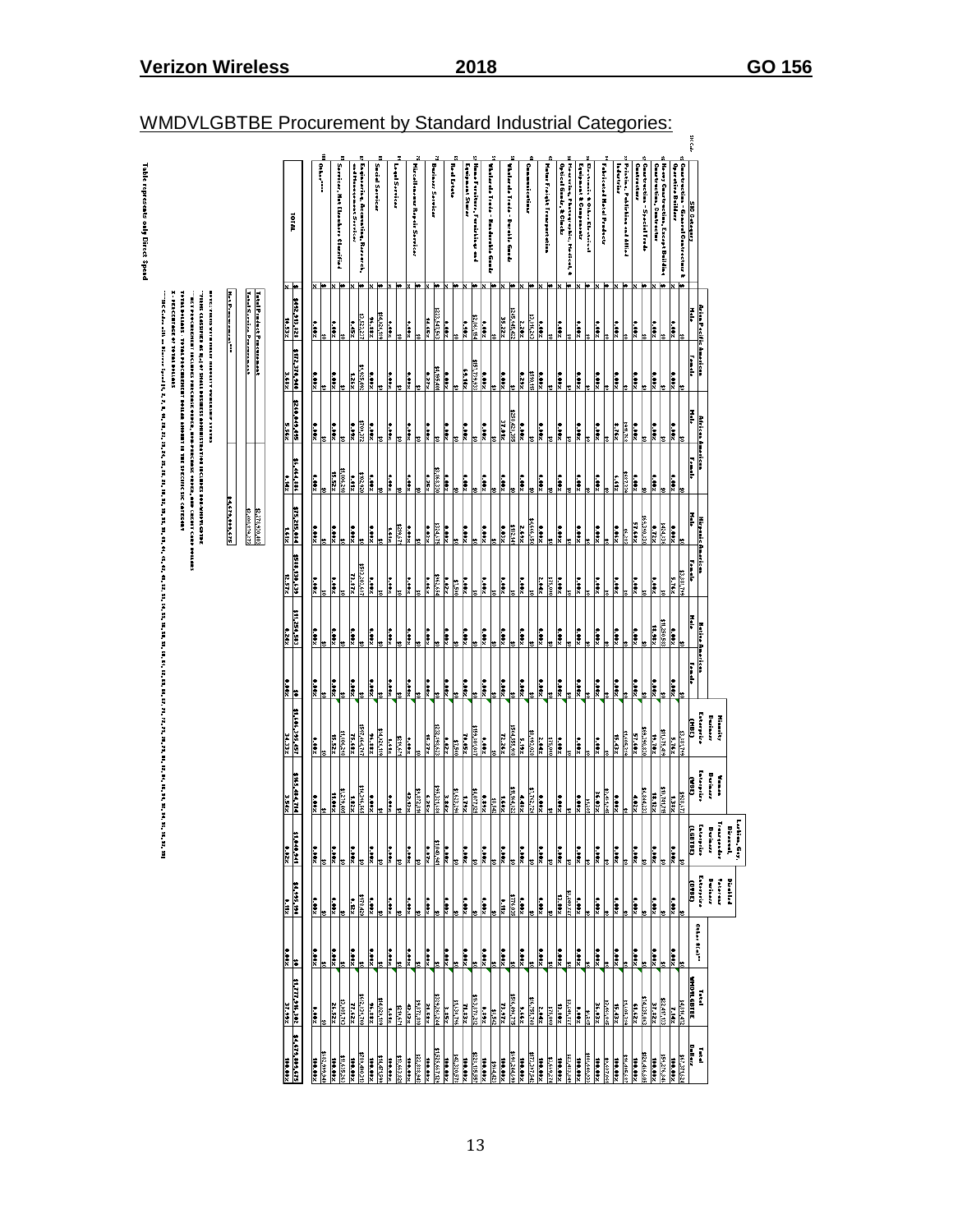# Number of WMDVLGBTBE Suppliers and Revenue Reported to the Clearinghouse:

|                    |            |            |               |                                |                | Data on Number of Suppliers |                               |               |               |             |             |                    |  |  |  |  |
|--------------------|------------|------------|---------------|--------------------------------|----------------|-----------------------------|-------------------------------|---------------|---------------|-------------|-------------|--------------------|--|--|--|--|
|                    |            |            |               | <b>Revenue Reported to CHS</b> |                |                             | Utility-Specific 2018 Summary |               |               |             |             |                    |  |  |  |  |
| # WMDVLGBTBEs      | <b>MBE</b> | <b>WBE</b> | <b>LGBTBE</b> | <b>DVBE</b>                    | Other $8(a)^*$ | <b>Grand Total</b>          | <b>MBE</b>                    | <b>WRF</b>    | <b>LGBTBE</b> | <b>DVBE</b> | Other 8(a)* | <b>Grand Total</b> |  |  |  |  |
| Under \$1 million  |            |            | $\Omega$      |                                |                |                             | 19                            | 12            |               |             | o           | 33                 |  |  |  |  |
| Under \$5 million  |            |            | $\Omega$      |                                |                | 15                          | 15                            | 30<br>13<br>n |               |             |             |                    |  |  |  |  |
| Under \$10 million |            |            |               |                                |                | 12                          |                               |               |               |             | o           |                    |  |  |  |  |
| Above \$10 million | 30         | 16         | 0             |                                |                | 46                          | 10                            |               |               |             |             |                    |  |  |  |  |
| <b>TOTAL</b>       | 45         | 32         |               |                                |                | 81                          | 45                            | 32            |               |             | o           | 81                 |  |  |  |  |

|                       |              |              |                  |                                |                | <b>Revenue and Payment Data</b> |             |                 |                               |                  |             |                    |
|-----------------------|--------------|--------------|------------------|--------------------------------|----------------|---------------------------------|-------------|-----------------|-------------------------------|------------------|-------------|--------------------|
|                       |              |              |                  | <b>Revenue Reported to CHS</b> |                |                                 |             |                 | Utility-Specific 2018 Summary |                  |             |                    |
| <b>WMDVLGBTBE \$M</b> | <b>MBE</b>   | <b>WBE</b>   | <b>LGBTBE</b>    | <b>DVBE</b>                    | Other $8(a)^*$ | <b>Grand Total</b>              | <b>MBE</b>  | <b>WBE</b>      | <b>LGBTBE</b>                 | <b>DVBE</b>      | Other 8(a)* | <b>Grand Total</b> |
| Under \$1 million     | 2.3          | 1.3          |                  | 0.4S                           |                | $4.0-5$                         | 8.2         | $3.3 \text{ l}$ |                               | 1.81             |             | 13.3 <sub>1</sub>  |
| Under \$5 million     | 22.2         | 14.3         |                  |                                |                | $41.2$ S                        | 42.0        | 31.0            | 1.0                           | 3.2              |             | 77.3               |
| Under \$10 million    | 17.7         | 52.7         | $5.0$ $\sqrt{S}$ | $8.8$ $\sqrt{5}$               |                | $84.2$ S                        | 6.1         | $52.6$ S        | ۰                             |                  |             | 58.7               |
| Above \$10 million    | $18.542.5$ S | $2.754.6$ \$ |                  |                                |                | 21.297.1                        | 1.550.1     | 78.6            | ۰                             |                  |             | 1.628.6            |
| <b>TOTAL</b>          | 18,584.7 \$  | $2,822.9$ \$ | $5.0-5$          | 13.9 S                         |                | $21,426.5$ \$                   | $1,606.4$ S | $165.5$ \$      | 1.0 S                         | 5.0 <sub>5</sub> |             | 1.777.9            |

NOTE: \* FIRMS CLASSIFIED AS 8(a) OF SMALL BUSINESS ADMINISTRATION INCLUDES NON-WMDVLGBTBE

CHS: SUPPLIER CLEARINGHOUSE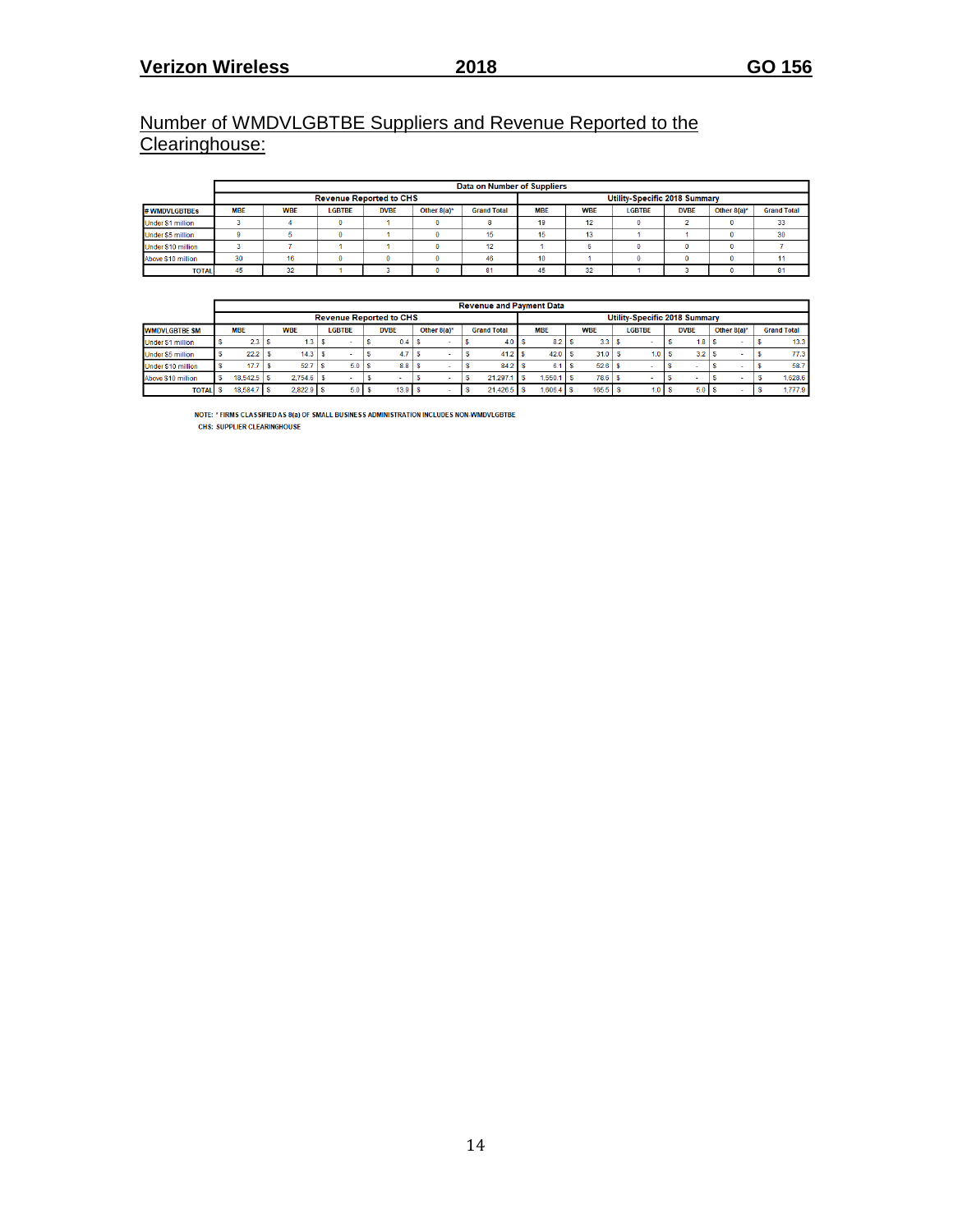Description of Number of WMDVLGBTBE Suppliers with California Majority Workforce:

Verizon Wireless does not track this information.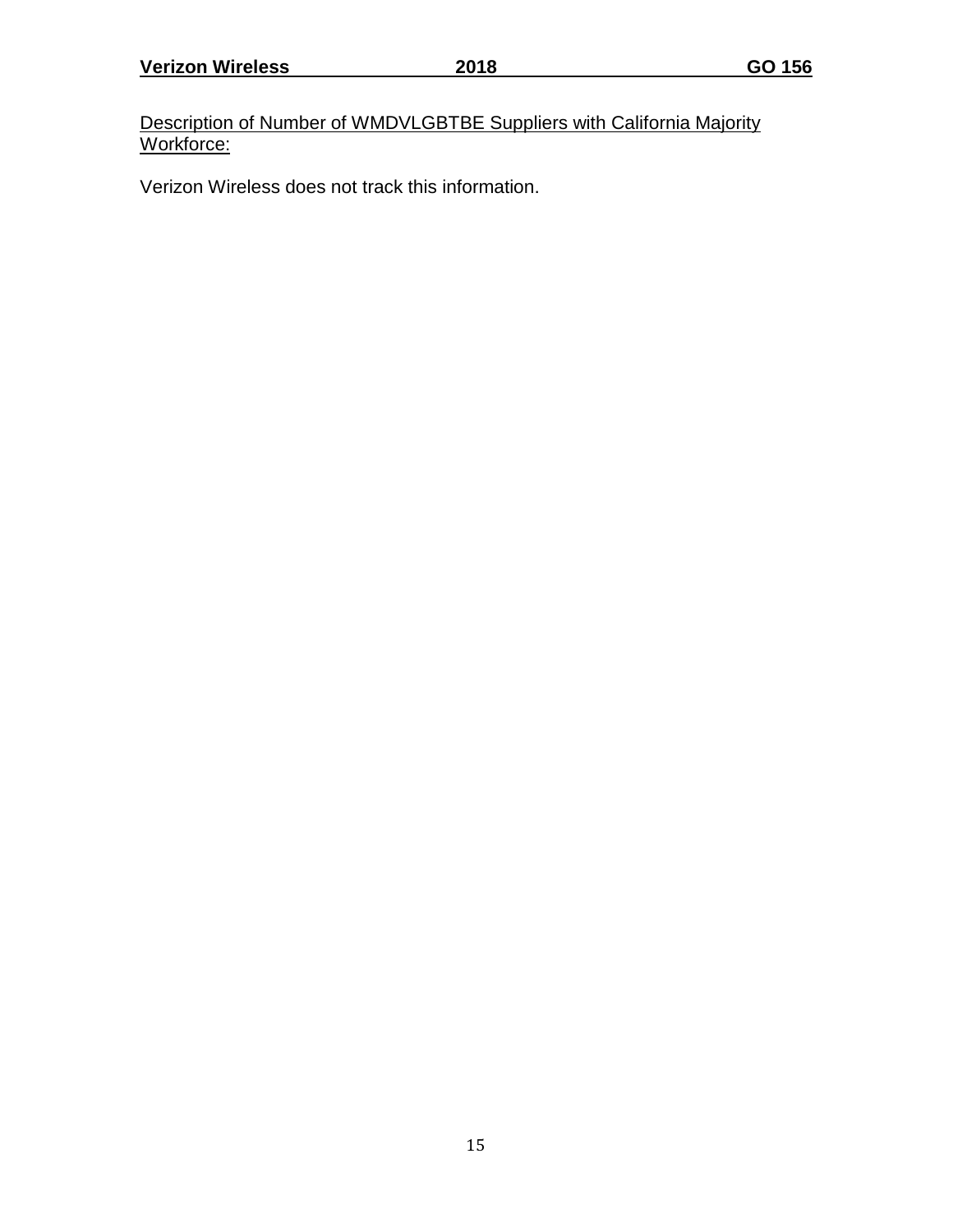# **GO 156 §9.1.3: An itemization of WMDVLGBTBE program expenses.**

| <b>Expense Category</b>       | 2018 Actuals |
|-------------------------------|--------------|
| Wages*                        | \$70,750     |
| <b>Other Employee Expense</b> | \$0          |
| <b>CPUC Clearinghouse</b>     | \$66,312     |
| Program Expense               | N/A          |
| <b>Technical Assistance</b>   | N/A          |
| Total                         | \$137,062    |

The table above represents program expenses from Verizon's external affairs, regulatory, legal, supplier diversity organizations, as well as additional support.

\*Note: the wages entry reflects the supplier diversity department wages only. The Regulatory department wages are not reflected above.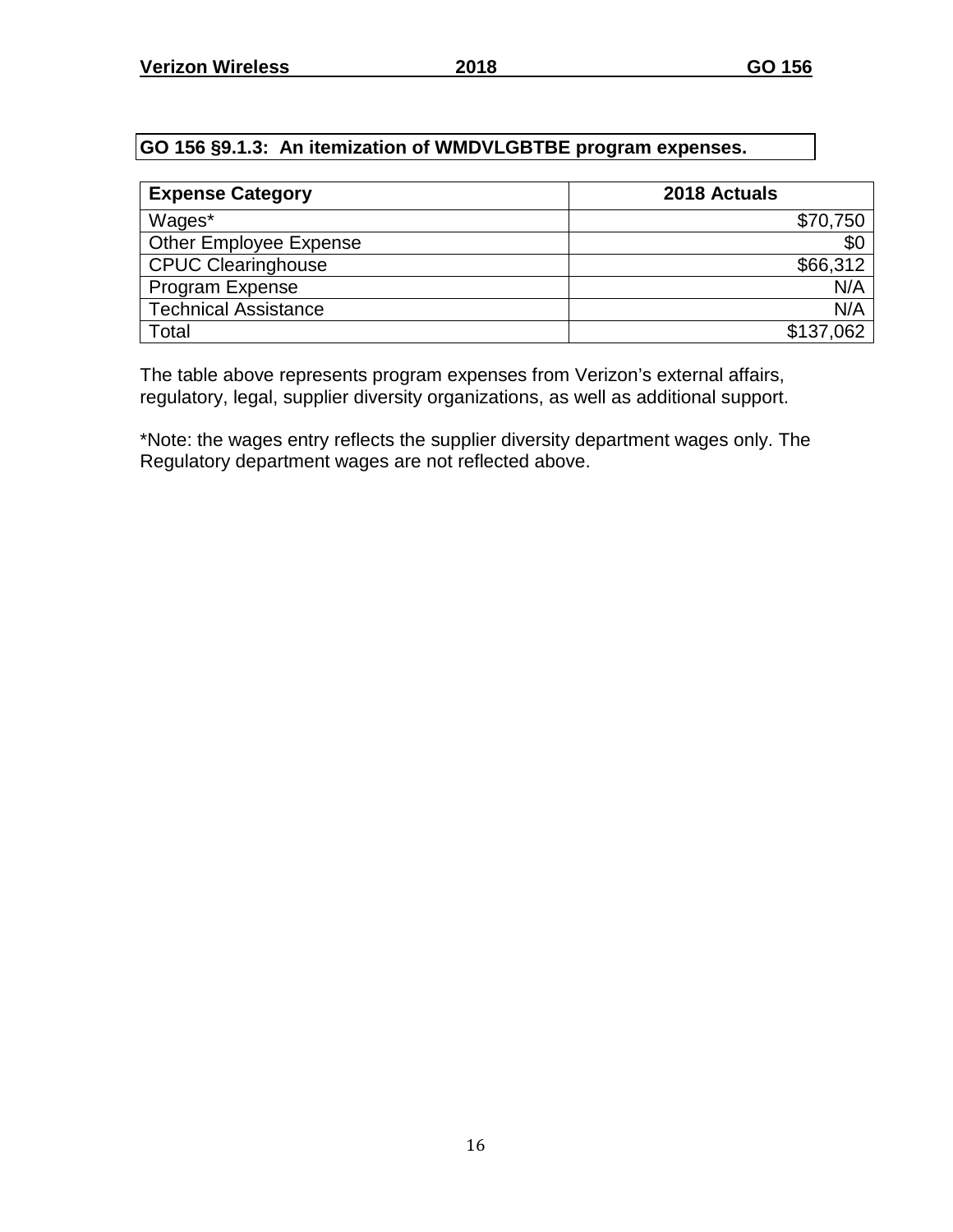#### **GO 156, § 9.1.4: A description of progress in meeting or exceeding set goals and an explanation of any circumstances that may have caused the utility to fall short of its goals**

In 2018, Verizon Wireless spent 40.41% of its procurement dollars with women, minority and disabled veteran owned business enterprises (WMDVBEs).

#### Women Business Enterprises (WBE)

WBE purchases accounted for \$198.1 million of total purchases in 2018. This resulted in a 4.23% WBE spend, falling short of the 2018 goal of 5.00%.

Overall spend decreased with WBEs year-over-year. Verizon will focus on increasing opportunities with WBEs in 2019.

#### Minority Business Enterprises (MBE)

MBE purchases accounted for \$1.69 billion of total purchases in 2018. This resulted in a 36.05% MBE spend, surpassing the 2018 goal of 15.00%.

#### Disabled Veteran Business Enterprises (DVBE)

DVBE purchases accounted for \$5.8 million of total purchases in 2018. This resulted in a 0.12% DVBE spend, falling short of the 2018 goal of 1.50%.

Although we increased our overall spend with DVBE's year-over-year (prior year DVBE spend was \$5.1M), additional focus will be made in 2018 on DVBE subcontracting opportunities.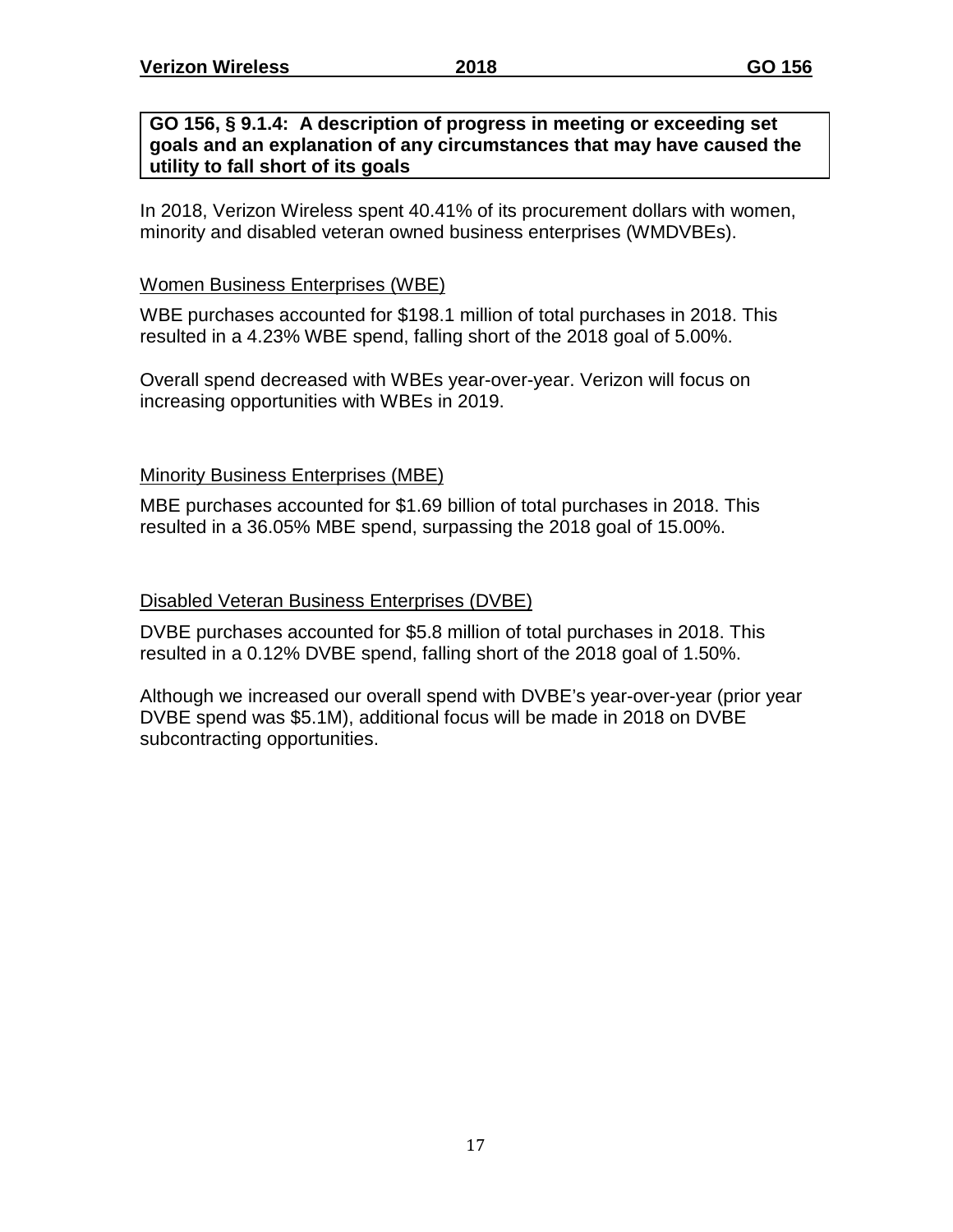# WMDVLGBTBE Results and Goals:

| Category                                                                   | 2018 Results | 2018 Goals |
|----------------------------------------------------------------------------|--------------|------------|
|                                                                            |              |            |
| <b>Minority Men</b>                                                        | 19.42%       | 0.00%      |
| <b>Minority Women</b>                                                      | 16.63%       | 0.00%      |
|                                                                            |              |            |
| <b>Minority Business Enterprise (MBE)</b>                                  | 36.05%       | 15.00%     |
| <b>Women Business Enterprise (WBE)</b>                                     | 4.23%        | 5.00%      |
| Lesbian, Gay, Bisexual, Transgender<br><b>Business Enterprise (LGBTBE)</b> | 0.02%        | 0.00%      |
| <b>Disabled Veteran Business (DVBE)</b>                                    | 0.12%        | 1.50%      |
| <b>TOTAL WMDVLGBTBE</b>                                                    | 40.43%       | 21.50%     |

% - PERCENTAGE OF NET PROCUREMENT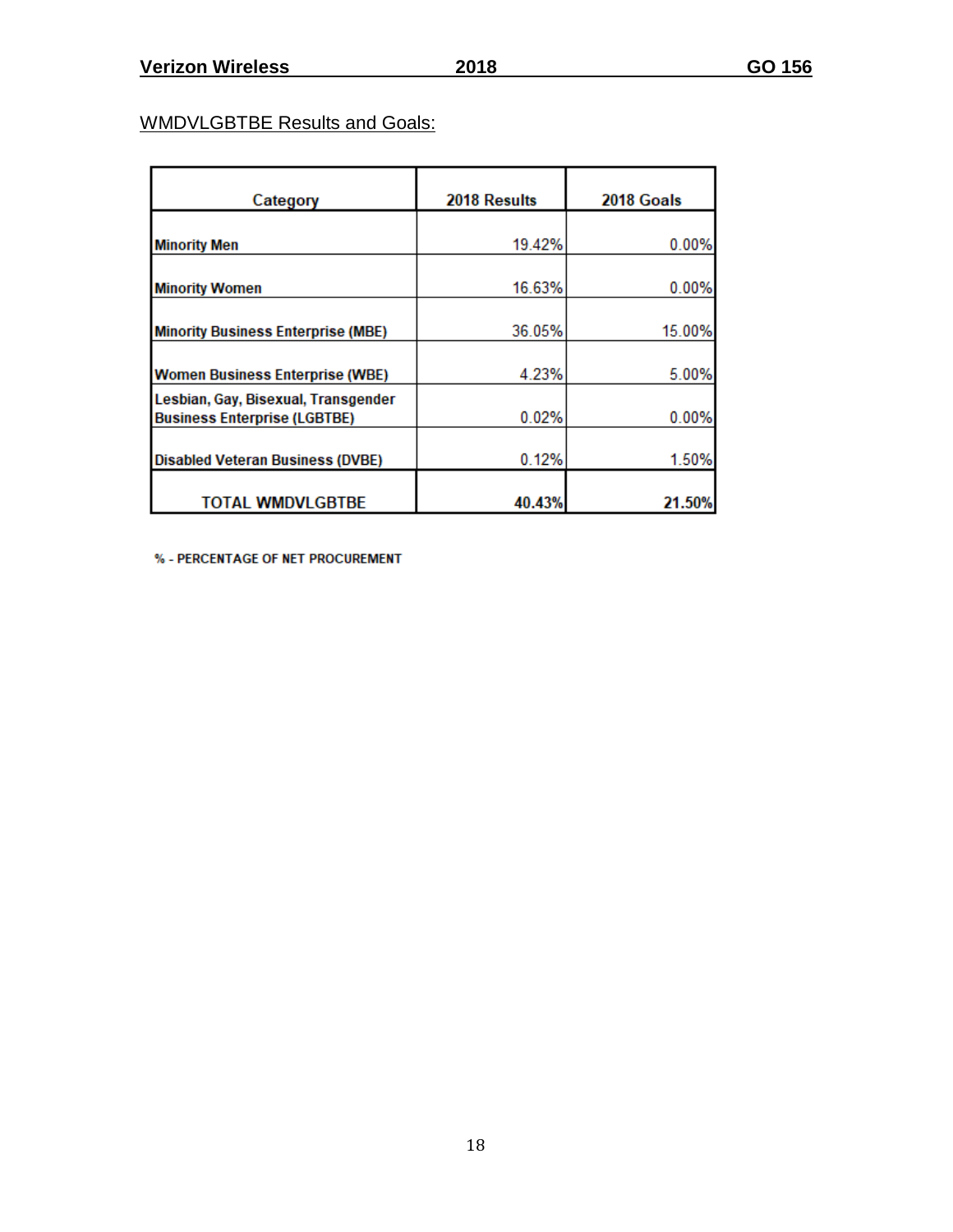# **GO 156, § 9.1.5: A summary of prime contractor utilization of WMDVBE subcontractors.**

In 2018, Verizon Wireless continued with a multi-tier focus, identifying direct and subcontracting opportunities to increase spend across numerous categories. This focus included partnering with the business and our sourcing organization, as well as working with our prime suppliers, to ensure they engaged with diverse suppliers in their procurement processes.

Prime suppliers submitted second tier spend with WMDVBE suppliers in the following categories:

|                          | <b>Minority</b><br>Male | <b>Minority</b><br>Female | <b>Minority</b><br><b>Business</b><br><b>Enterprise</b><br>(MBE) | Women<br><b>Business</b><br><b>Enterprise</b><br>(WBE) | Lesbian, Gay,<br><b>Bisexual.</b><br><b>Transgender</b><br><b>Business</b><br><b>Enterprise</b><br>(LGBTBE) | <b>Disabled</b><br><b>Veterans</b><br><b>Business</b><br><b>Enterprise</b><br>(DVBE) | Other $8(a)^*$ | <b>TOTAL</b><br><b>WMDVLGBTBE</b> |  |
|--------------------------|-------------------------|---------------------------|------------------------------------------------------------------|--------------------------------------------------------|-------------------------------------------------------------------------------------------------------------|--------------------------------------------------------------------------------------|----------------|-----------------------------------|--|
| Direct \$                | \$839,428,991           |                           | \$766,966,466 \$1,606,395,457                                    | \$165,484,714                                          | \$1,040,941                                                                                                 | \$4,995,190                                                                          |                | \$1,777,916,302                   |  |
| <b>Subcontracting \$</b> | \$69,176,574            | \$11,488,013              | \$80,664,587                                                     | \$32,647,273                                           | \$0                                                                                                         | \$789,979                                                                            |                | \$114,101,838                     |  |
| <b>Total \$</b>          | \$908,605,565           |                           | \$778,454,479 \$1,687,060,044                                    | \$198,131,986                                          | \$1,040,941                                                                                                 | \$5,785,169                                                                          |                | \$0 \$1,892,018,141               |  |

| Direct %         | $'7.94\%$ | 16.39% | 34.33% | 3.54% | 0.02%    | .11%  | $0.00\%$ | 37.99% |
|------------------|-----------|--------|--------|-------|----------|-------|----------|--------|
| Subcontracting % | .48%      | 0.25%  | 72%    | 0.70% | $0.00\%$ | 0.02% | $0.00\%$ | 2.44%  |
| Total %          | 19.42%    | 16.63% | 36.05% | 4.23% | 0.02%    | 0.12% | 0.00%    | 40.43% |

Net Procurement\*\* \$4,679,809,675

NOTE: \*FIRMS CLASSIFIED AS 8(a) OF SMALL BUSINESS ADMINISTRATION INCLUDES NON-WMDVLGBTBE

\*\*NET PROCUREMENT INCLUDES PURCHASE ORDER. NON-PURCHASE ORDER. AND CREDIT CARD DOLLARS

% - PERCENTAGE OF NET PROCUREMENT

**Direct - DIRECT PROCUREMENT** 

Sub - SUBCONTRACTOR PROCUREMENT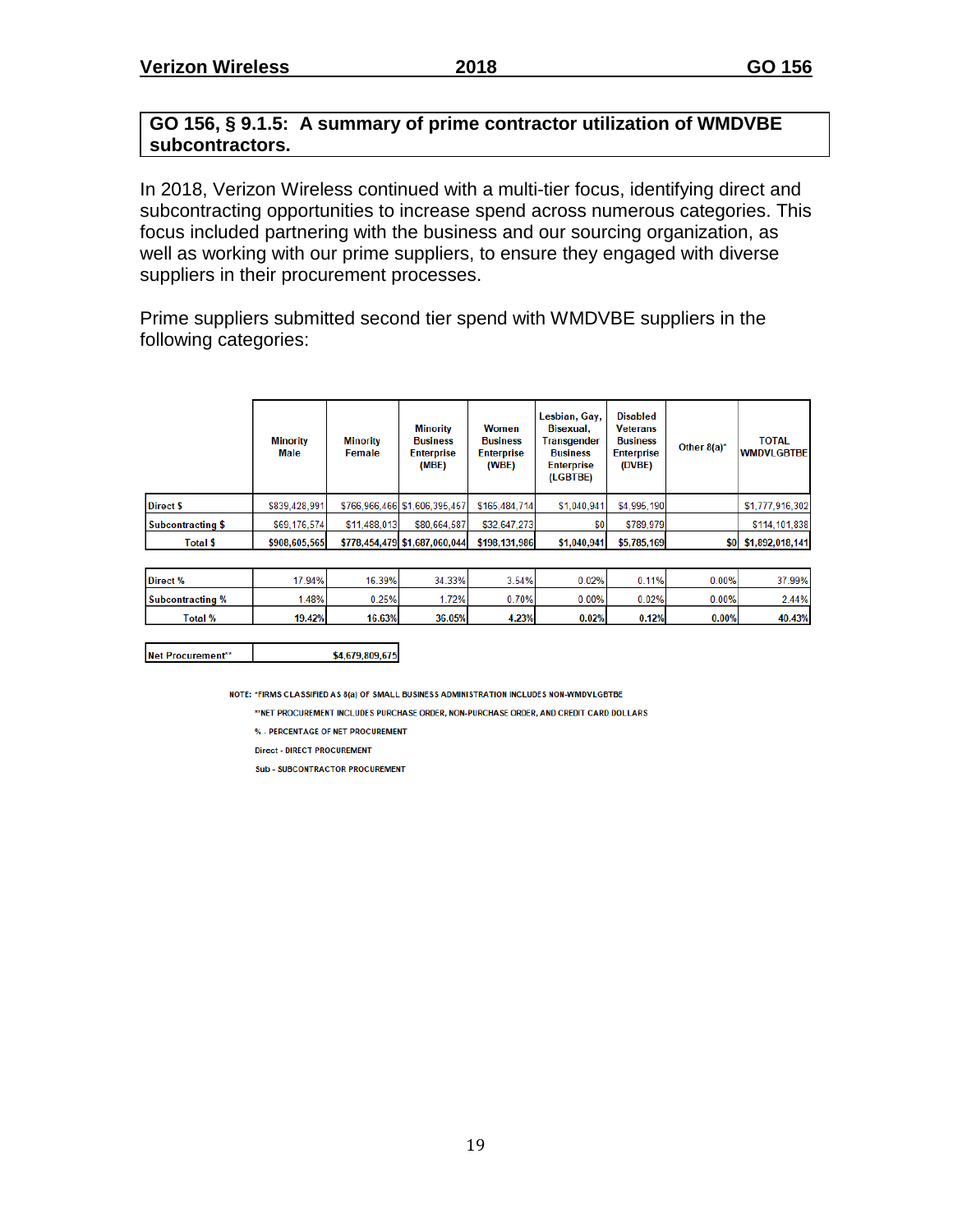#### **GO 156, § 9.1.6: A list of WMDVLGBTBE complaints received during the past year, accompanied by a brief description of the nature of each complaint and its resolution or current status.**

Verizon Wireless is proactive in resolving issues that arise as a result of direct or subcontracting relationships. There were no formal complaints in 2018 or informal complaints of which Verizon Wireless is aware.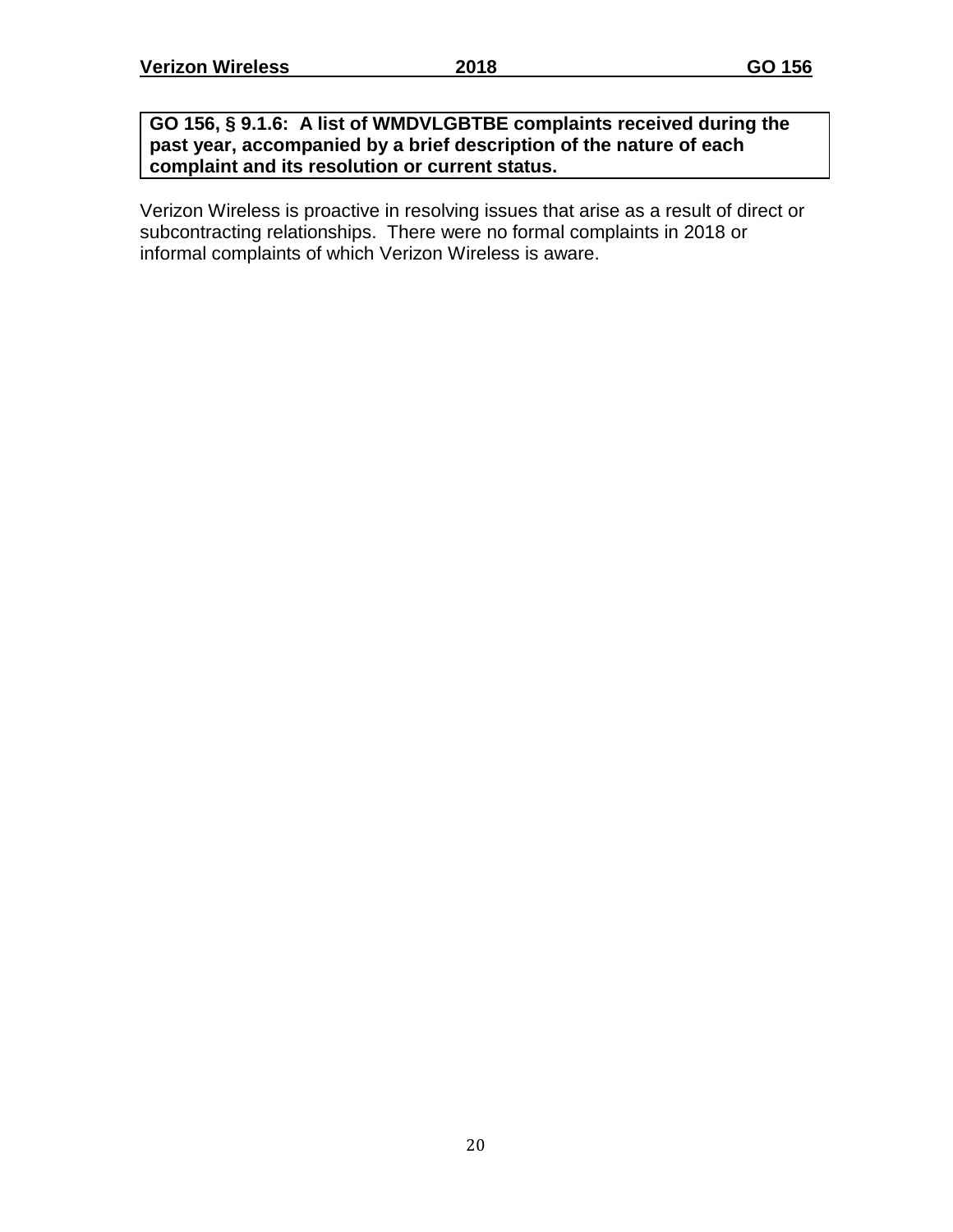# **GO 156, § 9.1.7: Summary of purchases/contracts for products/services in excluded categories**

Verizon Wireless did not exclude any product/service category from its purchase base. Only exclusions specifically stated in General Order 156, Section 8 such as payments to other utilities, government fees and taxes and Verizon affiliates are excluded.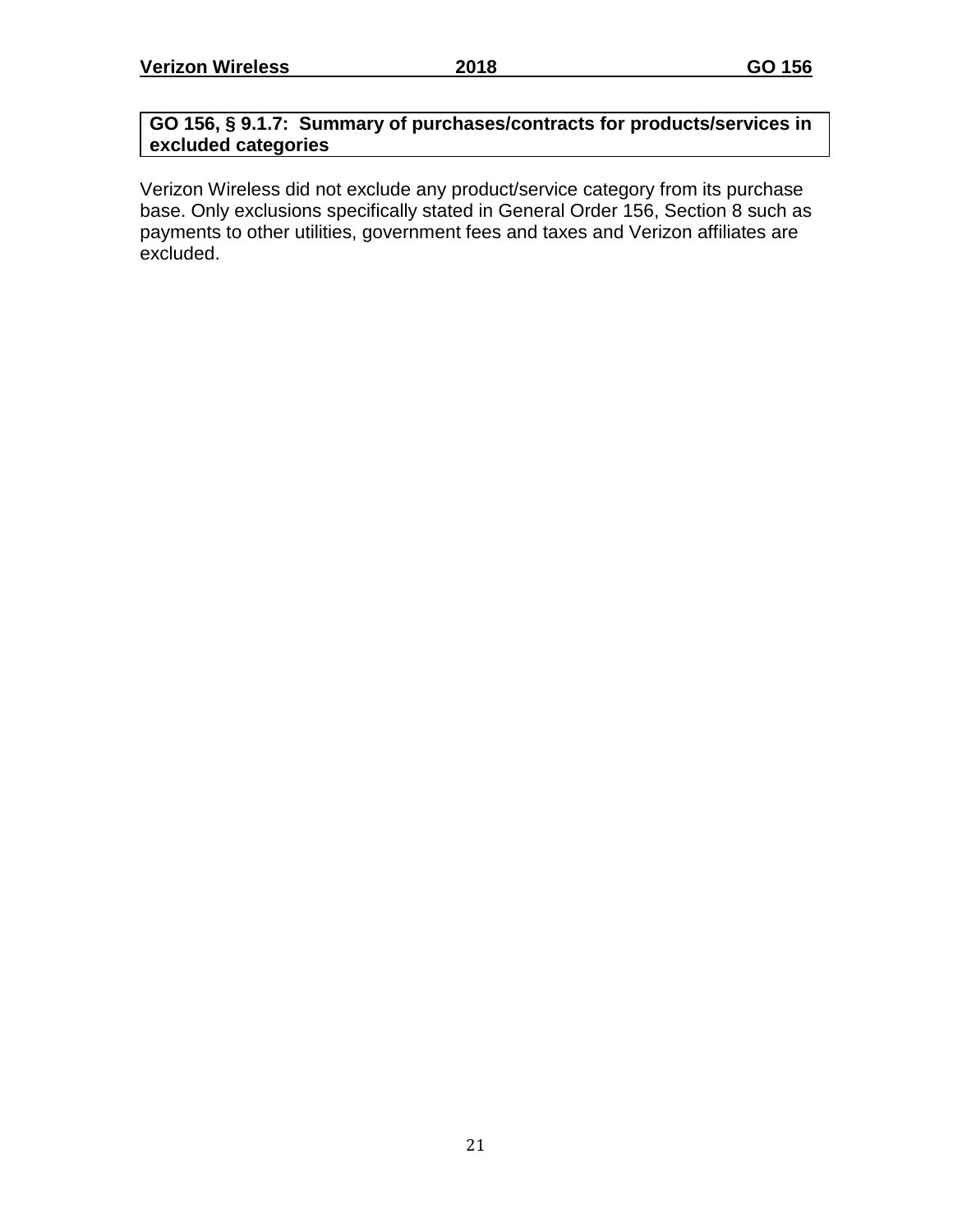**GO 156, § 9.1.8: A description of any efforts made to recruit WMDVLGBTBE suppliers of products or services in procurement categories where WMDVLGBTBE utilization has been low, such as legal and financial services, fuel procurement, and areas that are considered highly technical in nature.**

# **LEGAL SERVICES**

Verizon continued its commitment to the Commission's efforts to increase supplier diversity within the legal profession. Verizon's diversity initiatives include the following:

# ABA Resolution 113:

Verizon is committed to increasing diversity in legal profession. In furtherance of this commitment, Verizon joined in the General Counsel Initiative to Implement the American Bar Association's Resolution 113. This Resolution urges all providers of legal services, including corporations and law firms, to expand and create opportunities at all levels of responsibility for diverse attorneys. As part of the Initiative to Implement Resolution 113, we require our U.S. based law firms providing legal services to Verizon or competing for Verizon's business to complete the ABA Model Survey

# Selection of Outside Counsel

Verizon requires all of its firms to provide diversity-related information for their timekeepers in our Tymetrix 360 system. These fields must be completed to submit timekeeper rates and to bill timekeepers' time on invoices. Diversity is a key component of selection of outside counsel.

# Engage Excellence Program

Verizon, along with DuPont, General Mills, and Walmart, launched the Engage Excellence minority lawyer inclusion incentive program in 2014. The effort is designed to engage diverse lawyers on significant matters and promote diversity in majority law firms.

The companies pledge to hire diverse lawyers within law firms to be lead counsel on significant matters and require each firm to assign a diverse legal team to those matters. Diverse lawyers include Latino, Black, Asian, and LGBT attorneys with supervisory experience in a wide array of legal subject matters, including intellectual property, commercial and patent litigation, healthcare, corporate transactional and governance, employment and environmental law.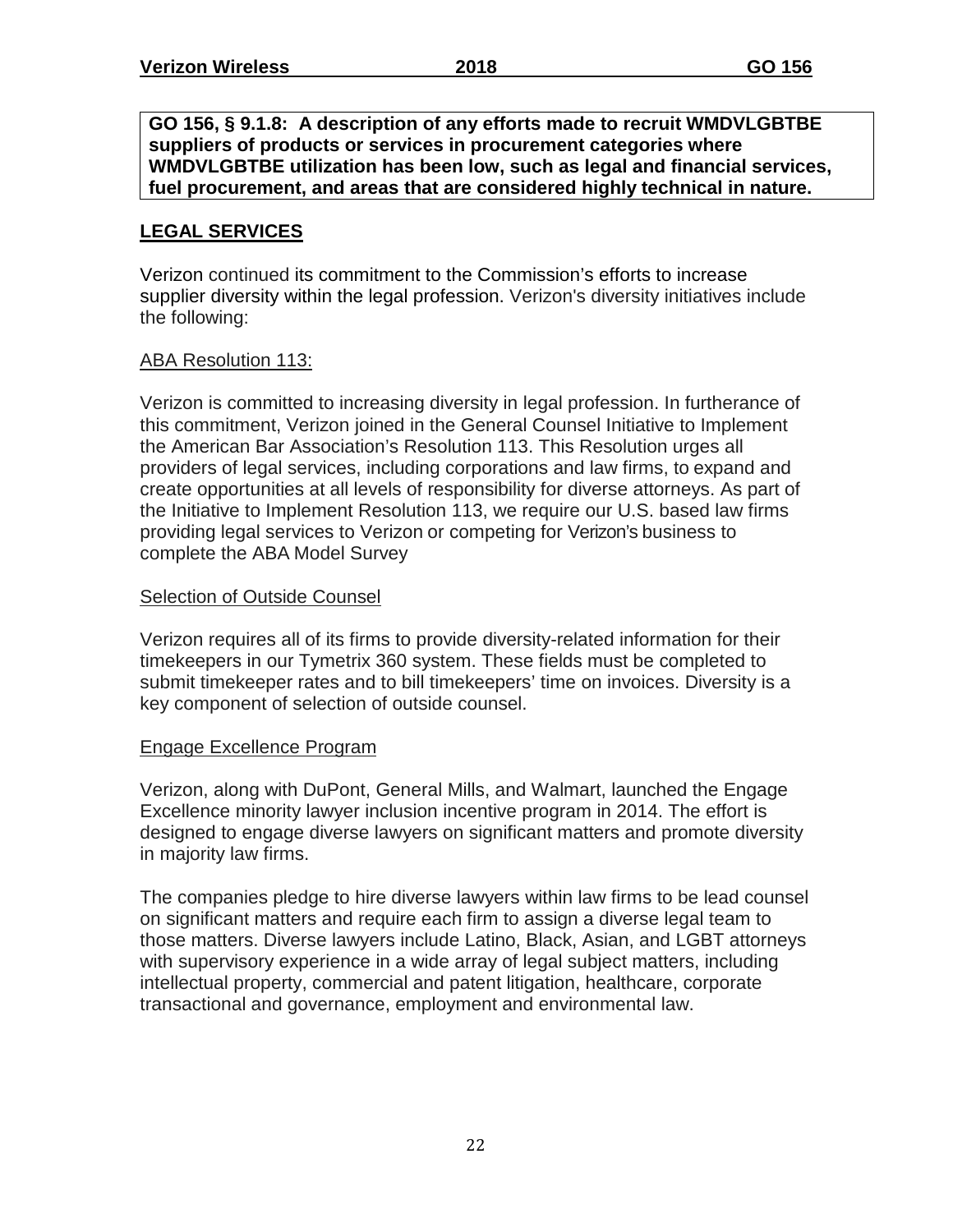**GO 156, §9.1.9: Utilities shall retain all documents and data they rely on in preparing their WMDVLGBTBE annual report for the longer of either three years or in conformance with the utilities' individual document retention policies, and shall provide these documents and data to the Commission upon request.**

Verizon Wireless will comply with the requirements specified in GO156.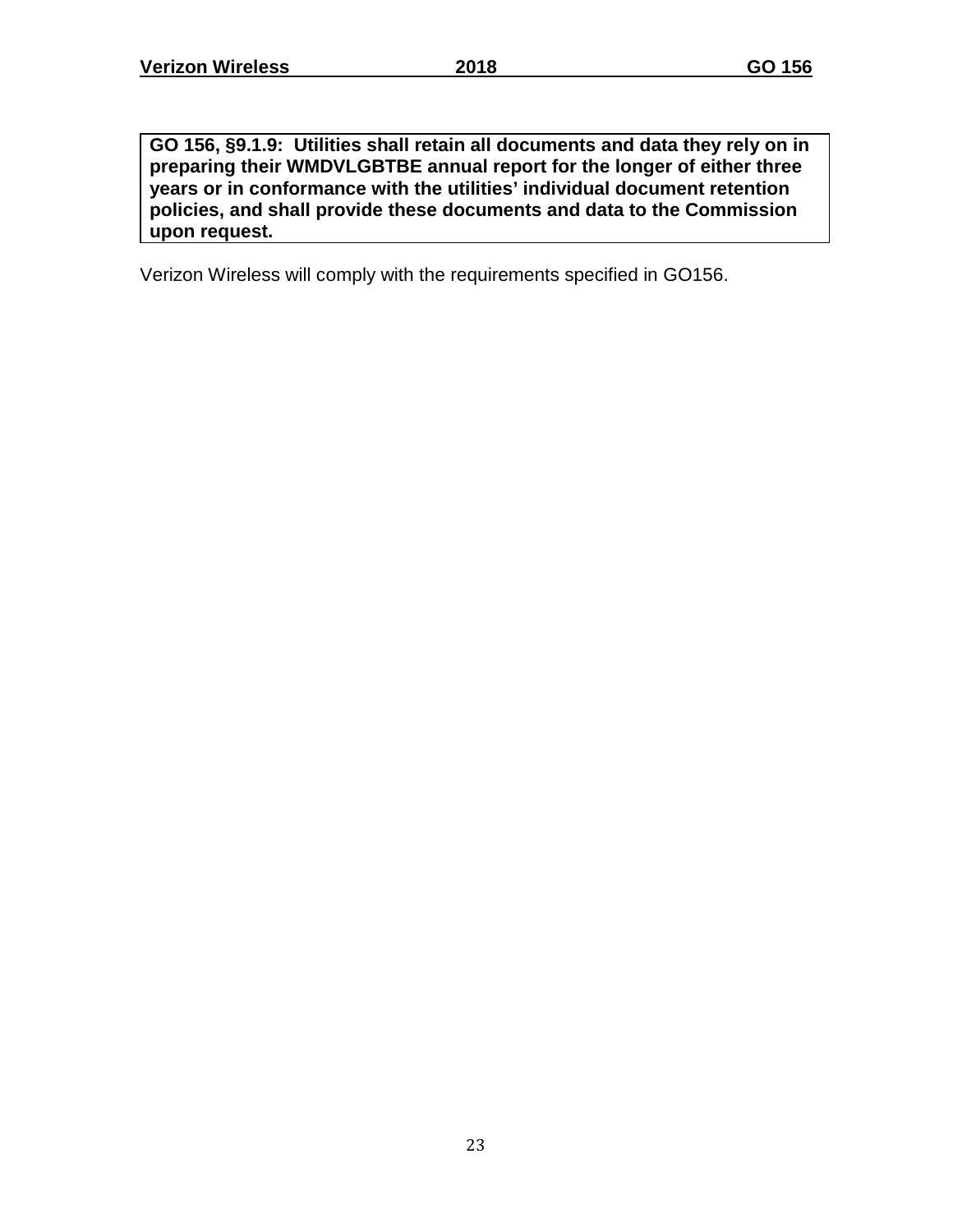**GO 156, §9.1.10a Each utility which elects to report fuel procurement separately must file with the Executive Director by March 1 of each year, beginning in 1991, a separate detailed and verifiable report on WMDVLGBTBE participation in fuel markets.**

This section does not apply to Verizon.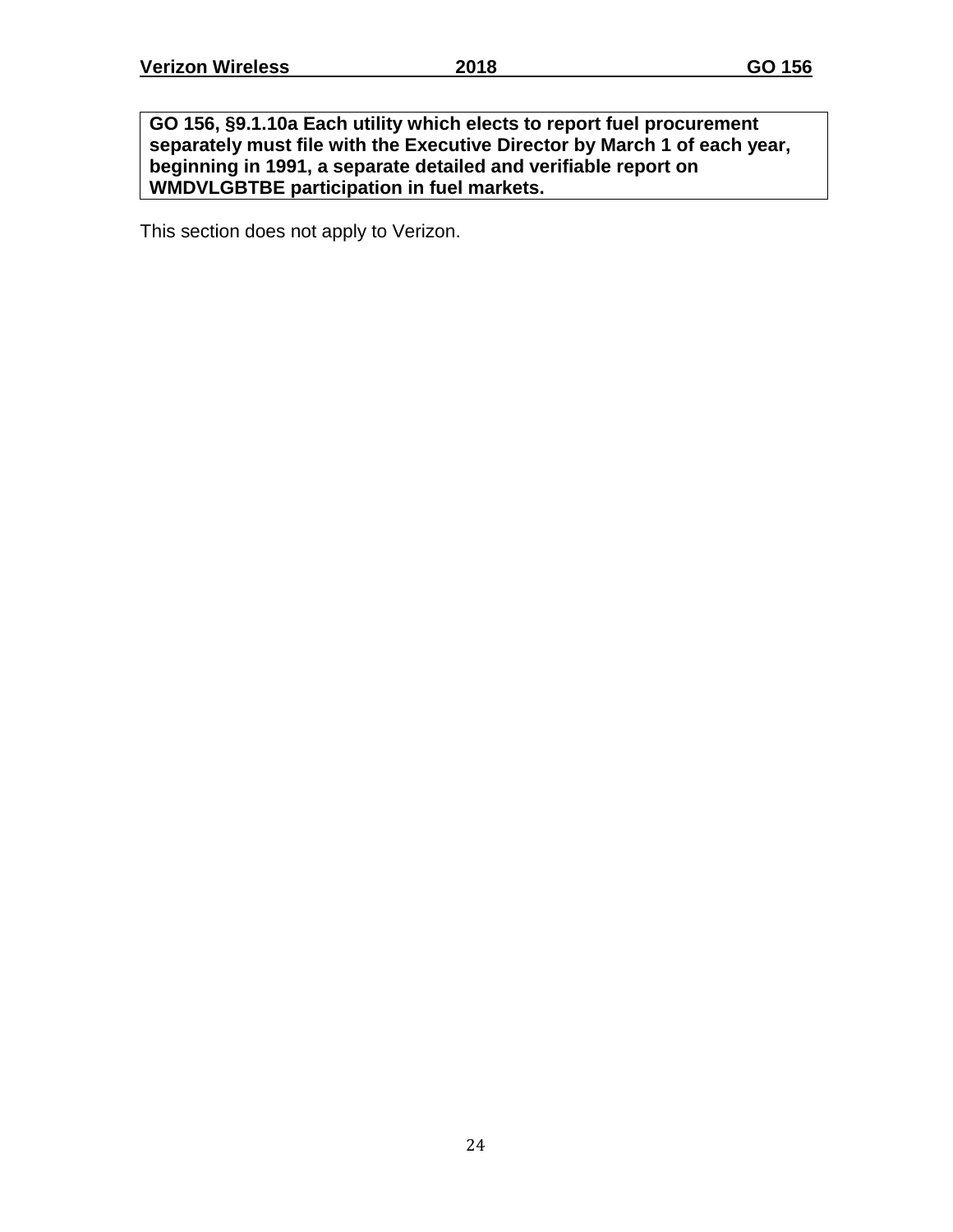**GO 156, §9.1.10b: Utilities shall summarize WMDVLGBTBE purchases and/or contracts in product and service categories that include renewable and nonrenewable energy, wireless communications, broadband, smart grid, and rail projects, in addition to their current reporting categories. Utilities have discretion to segregate overlapped dollars.**

The WBE, MBE, and DVBE summary of purchases in the product and service categories indicated above are depicted in the "WMDVLGBTBE Procurement by Standard Industrial Categories" table on page 13 of this report.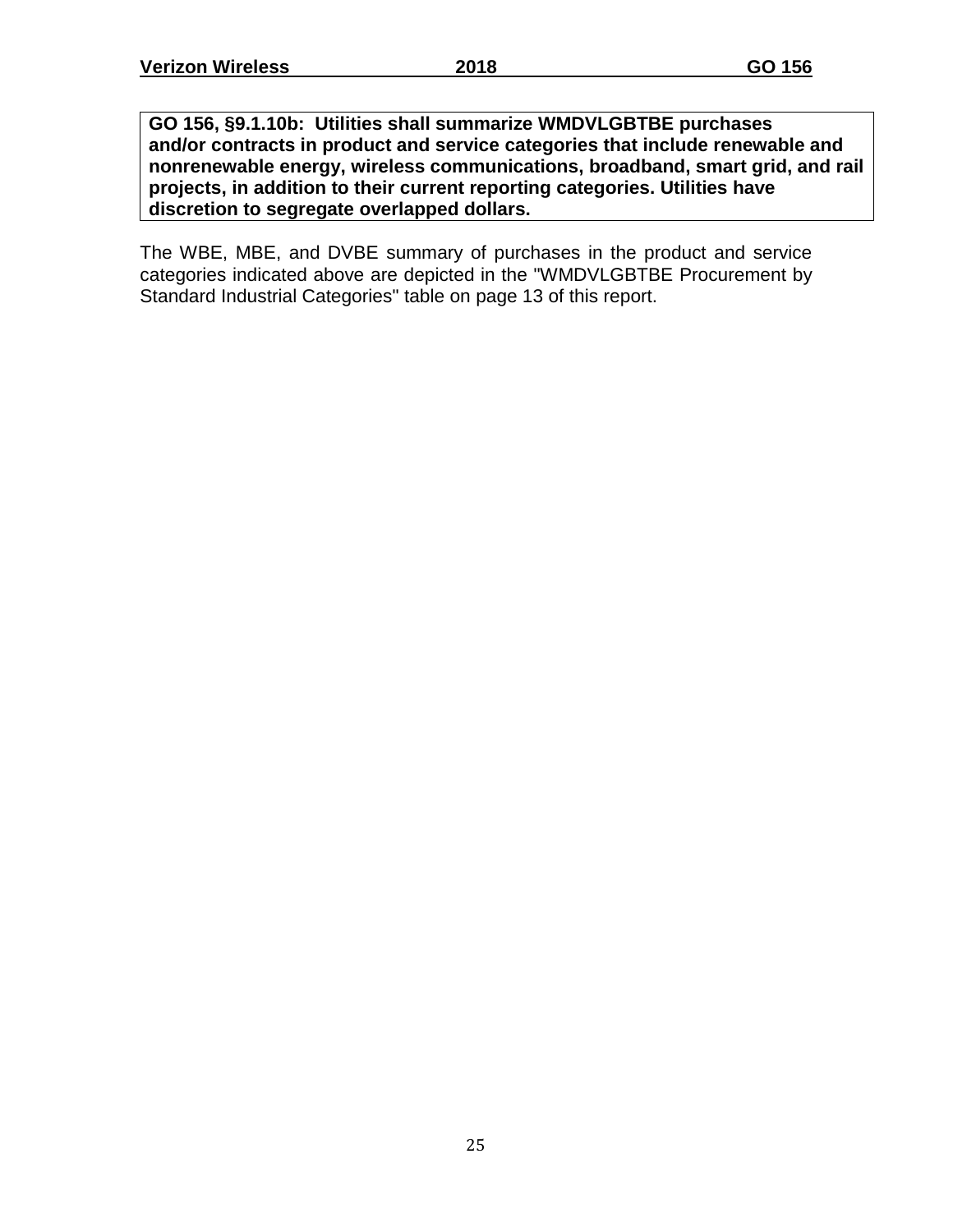Section 10 of GO 156 requires utilities to discuss their plans for supplier diversity expenditures for the next reporting year. Verizon Wireless' plan is as follows:

#### **GO 156, §10.1.1: Short, mid and long terms goals by product and service category.**

Verizon Wireless has surpassed the overall goal of 21.5%. In 2018 we achieved an overall 40.43% which surpasses our 2021 long term GO 156 overall goal of 24.2%. In addition we achieved an MBE diverse spend of 36.05%, which surpasses our MBE goal of 19.1%. We are on track to surpass our 2021 long term goal for WBE of 5.2%, achieving 4.23% in 2018.

| $\overline{z}$                                                      |                                                               |                                                            |                                                                                                            |                                                                                   |                                 |                                                               |                                                            |                                                                                                                |                                                                            |                       |                                                               |                                                                   |                                                                                                       |                                                                            |                       |  |  |  |
|---------------------------------------------------------------------|---------------------------------------------------------------|------------------------------------------------------------|------------------------------------------------------------------------------------------------------------|-----------------------------------------------------------------------------------|---------------------------------|---------------------------------------------------------------|------------------------------------------------------------|----------------------------------------------------------------------------------------------------------------|----------------------------------------------------------------------------|-----------------------|---------------------------------------------------------------|-------------------------------------------------------------------|-------------------------------------------------------------------------------------------------------|----------------------------------------------------------------------------|-----------------------|--|--|--|
|                                                                     | <b>Short-Term [Year]</b>                                      |                                                            |                                                                                                            |                                                                                   |                                 | Mid-Term [Year]                                               |                                                            |                                                                                                                |                                                                            |                       | Long-Term [Year]                                              |                                                                   |                                                                                                       |                                                                            |                       |  |  |  |
| <b>Products</b>                                                     | Minority<br><b>Busines:</b><br><b>Enterpris</b><br>(MBE)      | Vomen<br><b>Busines:</b><br><b>Enterpris</b><br>e<br>(VBE) | Lesbian,<br>Gay,<br><b>Bisexual</b><br><b>Transgenc</b><br>er<br><b>Business</b><br>Enterprise<br>(LGBTBE) | <b>Disabled</b><br>Veterans<br><b>Business</b><br><b>Enterpris</b><br>e<br>(DVBE) | <b>WMDVLGBTB</b><br>E           | Minority<br><b>Business</b><br><b>Enterpris</b><br>۰<br>(MBE) | Women<br><b>Busines:</b><br><b>Enterpris</b><br>(WBE)      | Lesbian.<br>Gay,<br><b>Bisexual</b> ,<br>Transgend<br>$_{\rm cr}$<br><b>Business</b><br>Enterprise<br>(LGBTBE) | Disabled<br>veterans<br><b>Business</b><br><b>Enterpris</b><br>٠<br>(DVBE) | <b>WMDVLGBTB</b><br>E | Minority<br><b>Busines:</b><br><b>Enterpris</b><br>۰<br>(MBE) | Vomen<br><b>Busines:</b><br><b>Enterpris</b><br>(WBE)             | Lesbian,<br>Gay,<br><b>Bisexual</b> ,<br>iransgend<br>er<br><b>Business</b><br>Enterprise<br>(LGBTBE) | Disabled<br>Veterans<br><b>Business</b><br><b>Enterpris</b><br>e<br>(DVBE) | WMDVLGBTB<br>Е        |  |  |  |
| <b>Construction - General Contractors &amp; Operative Builders</b>  | 5.88%                                                         | 141'                                                       | 0.00%                                                                                                      | 0.002                                                                             | 7.28                            | 5.99%                                                         | 143:                                                       | 0.002                                                                                                          | 0.002                                                                      | 7.43%                 | 6.11                                                          | 1462                                                              | 0.002                                                                                                 | 0.00%                                                                      | 7.58%                 |  |  |  |
| Heavy Construction, Except Building Construction, Contra            | 20.03%                                                        | 18.48%                                                     | 0.002                                                                                                      | 0.002                                                                             | 38.57:                          | 20.49%                                                        | 18.85%                                                     | 0.002                                                                                                          | 0.002                                                                      | 39.35%                | 20.90%                                                        | 19.23%                                                            | 0.002                                                                                                 | 0.00%                                                                      | 40.13%                |  |  |  |
| <b>Construction - Special Trade Contractors</b>                     | 58.75%                                                        | 4.10%                                                      | 0.002                                                                                                      | 0.002                                                                             | 62.86%                          | 59.93%                                                        | 4.18 <sub>2</sub>                                          | 0.002                                                                                                          | 0.002                                                                      | 64.11                 | 61.13%                                                        | 4.27                                                              | 0.002                                                                                                 | 0.002                                                                      | 65.39%                |  |  |  |
| Printing, Publishing and Allied Industries                          | 15.74%                                                        | 0.002                                                      | 0.002                                                                                                      | 0.002                                                                             | 15.74%                          | 16.05:                                                        | 0.002                                                      | 0.002                                                                                                          | 0.002                                                                      | 16.05%                | 16.37%                                                        | 0.002                                                             | 0.002                                                                                                 | 0.002                                                                      | 16.37%                |  |  |  |
| <b>Fabricated Metal Products</b>                                    | 0.00%                                                         | 36.76%                                                     | 0.00%                                                                                                      | 0.00%                                                                             | 36.76%                          | 0.00%                                                         | 37.49%                                                     | 0.00%                                                                                                          | 0.002                                                                      | 37.49%                | 0.002                                                         | 38.24:                                                            | 0.002                                                                                                 | 0.002                                                                      | 38.24%                |  |  |  |
| <b>Electronic &amp; Other Electrical Equipment &amp; Components</b> | 0.002                                                         | 0.00%                                                      | 0.002                                                                                                      | 0.00%                                                                             | 0.002                           | 0.002                                                         | 0.002                                                      | 0.002                                                                                                          | 0.002                                                                      | 0.002                 | 0.002                                                         | 0.002                                                             | 0.002                                                                                                 | 0.002                                                                      | 0.002                 |  |  |  |
| Measuring, Photographic, Medical, & Optical Goods, & Clo            | 0.002                                                         | 0.002                                                      | 0.002                                                                                                      | 14.08%                                                                            | 14.08%                          | 0.00%                                                         | 0.003                                                      | 0.002                                                                                                          | 14.36%                                                                     | 14.36%                | 0.002                                                         | 0.002                                                             | 0.00%                                                                                                 | 14 64%                                                                     | 14.64%                |  |  |  |
| <b>Motor Freight Transportation</b>                                 | 2.08%                                                         | 0.002                                                      | 0.002                                                                                                      | 0.002                                                                             | 2.08 <sub>2</sub>               | 2.132                                                         | 0.002                                                      | 0.002                                                                                                          | 0.002                                                                      | 2.137                 | 2.17 <sub>2</sub>                                             | 0.002                                                             | 0.002                                                                                                 | 0.002                                                                      | 2.172                 |  |  |  |
| Communications                                                      | 5.29%                                                         | 4.57%                                                      | 0.002                                                                                                      | n on:                                                                             | 9.862                           | 5.40%                                                         | 4.66%                                                      | 0.002                                                                                                          | 0.002                                                                      | 10.05%                | 5.50%                                                         | 4.75%                                                             | 0.002                                                                                                 | 0.002                                                                      | 10.25%                |  |  |  |
| Wholesale Trade - Durable Goods                                     | 73.71%                                                        | 1.63%                                                      | 0.002                                                                                                      | 0.112                                                                             | 75.45%                          | 75.18%                                                        | 1.66                                                       | 0.002                                                                                                          | 0122                                                                       | 76.96%                | 76.68%                                                        | 170                                                               | 0.002                                                                                                 | 0.122                                                                      | 78.50%                |  |  |  |
| Wholesale Trade - Nondurable Goods                                  | 0.002                                                         | 0.90 <sub>2</sub>                                          | 0.00%                                                                                                      | 0.002                                                                             | 0.90%                           | 0.002                                                         | 0.922                                                      | 0.00%                                                                                                          | 0.002                                                                      | 0.922                 | 0.002                                                         | 0.94                                                              | 0.002                                                                                                 | 0.002                                                                      | 0.942                 |  |  |  |
| Home Furniture, Furnishings and Equipment Stores                    | 7145%                                                         | 1.82%                                                      | 0.00%                                                                                                      | n nn:                                                                             | 73.27:                          | 72.88%                                                        | 1862                                                       | 0.00%                                                                                                          | 0.002                                                                      | 74.74%                | 74.33%                                                        | 1.90%                                                             | 0.00%                                                                                                 | 0.00%                                                                      | 76.23%                |  |  |  |
| <b>Real Estate</b>                                                  | 0.027                                                         | 3.91%                                                      | 0.002                                                                                                      | 0.002                                                                             | 3.93%                           | 0.022                                                         | 3.99%                                                      | 0.002                                                                                                          | 0.00%                                                                      | 4.01%                 | 0.022                                                         | 4.07:                                                             | 0.002                                                                                                 | n nn z                                                                     | 4.03%                 |  |  |  |
| Subtotal                                                            | 16,56%                                                        | 0.97%                                                      | 0.002                                                                                                      | 0.09%                                                                             | 17.62                           | 16.90%                                                        | 0.992                                                      | 0.002                                                                                                          | 0.032                                                                      | 17.98%                | 17.23%                                                        | 1012                                                              | 0.002                                                                                                 | n nav                                                                      | 18.34%                |  |  |  |
|                                                                     |                                                               |                                                            |                                                                                                            |                                                                                   |                                 |                                                               |                                                            |                                                                                                                |                                                                            |                       |                                                               |                                                                   |                                                                                                       |                                                                            |                       |  |  |  |
|                                                                     |                                                               |                                                            |                                                                                                            |                                                                                   |                                 |                                                               |                                                            |                                                                                                                |                                                                            |                       |                                                               |                                                                   |                                                                                                       |                                                                            |                       |  |  |  |
| <b>Services</b>                                                     | Minority<br><b>Busines:</b><br><b>Enterpris</b><br>e<br>(MBE) | Women<br><b>Busines:</b><br><b>Enterpris</b><br>е<br>(VBE) | Lesbian.<br>Gay,<br><b>Bisexual</b><br>ransgeno<br>er<br><b>Business</b><br>Enterprise<br>(LGBTBE)         | <b>Disabled</b><br>Veterans<br><b>Business</b><br><b>Enterpris</b><br>e<br>(DVBE) | <b>WMDVLGBTB Enterpris</b><br>E | <b>Minority</b><br><b>Business</b><br>e<br>(MBE)              | Women<br><b>Busines:</b><br>Enterpris<br>e<br><b>IVBE)</b> | Lesbian.<br>Gay,<br><b>Bisexual</b><br>Transgend<br>er<br><b>Business</b><br>Enterprise<br>(LGBTBE)            | <b>Disabled</b><br>Veterans<br>Business<br>Enterpris<br>e<br>(DVBE)        | <b>WMDVLGBTB</b><br>Е | Minority<br><b>Business</b><br><b>Enterpris</b><br>(MBE)      | Women<br><b>Busines:</b><br><b>Enterpris</b><br>e<br><b>IVBE)</b> | Lesbian.<br>Gay,<br><b>Bisexual</b><br>Transgeno<br>er<br><b>Business</b><br>Enterprise<br>(LGBTBE)   | Disabled<br>Veterans<br><b>Business</b><br><b>Enterpris</b><br>ė<br>(DVBE) | <b>WMDVLGBTB</b><br>Ε |  |  |  |
| Personal Services                                                   | 15.57%                                                        | 6.37                                                       | 0.072                                                                                                      | 0.002                                                                             | 22.01%                          | 15.88%                                                        | 6.50%                                                      | 0.072                                                                                                          | 0.002                                                                      | 22.45%                | 16.20%                                                        | 6.63%                                                             | 0.072                                                                                                 | 0.00%                                                                      | 22.90%                |  |  |  |
| <b>Business Services</b>                                            | 0.002                                                         | 44.00:                                                     | 0.00%                                                                                                      | 0.002                                                                             | 44.00%                          | 0.002                                                         | 44.88:                                                     | 0.00%                                                                                                          | 0.002                                                                      | 44.88%                | 0.002                                                         | 45.77%                                                            | 0.002                                                                                                 | 0.002                                                                      | 45.77%                |  |  |  |
| Miscellaneous Repair Services                                       | 164'                                                          | 0.002                                                      | 0.002                                                                                                      | 0.002                                                                             | 1.64%                           | 1.67%                                                         | 0.002                                                      | 0.00%                                                                                                          | 0.00%                                                                      | 1.67%                 | 1.71%                                                         | 0.002                                                             | 0.002                                                                                                 | 0.00%                                                                      | 1.71%                 |  |  |  |
| <b>Legal Services</b>                                               | 98.00%                                                        | 0.002                                                      | 0.002                                                                                                      | 0.002                                                                             | 98.00:                          | 98.00%                                                        | 0.002                                                      | 0.002                                                                                                          | 0.00%                                                                      | 98.00%                | 98.00%                                                        | 0.002                                                             | 0.002                                                                                                 | 0.00%                                                                      | 98.00%                |  |  |  |
| Engineering, Accounting, Research, and Management Ser               | 77.19%                                                        | 1.86%                                                      | 0.00%                                                                                                      | 0.132                                                                             | 79.18%                          | 78.73%                                                        | 1.90%                                                      | 0.00%                                                                                                          | 0.132                                                                      | 80.76%                | 80.31                                                         | 1.942                                                             | 0.002                                                                                                 | 0.132                                                                      | 82.38%                |  |  |  |
| Services, Not Elsewhere Classified                                  | 15.83%                                                        | 11.22                                                      | 0.002                                                                                                      | 0.002                                                                             | 27.05%                          | 16.15:                                                        | 11.442                                                     | 0.002                                                                                                          | 0.00%                                                                      | 27.59%                | 16.47                                                         | 11.67:                                                            | 0.002                                                                                                 | n nn z                                                                     | 28.14%                |  |  |  |
| Subtotal                                                            | 18.45%                                                        | 2.632                                                      | 0.022                                                                                                      | 0.022                                                                             | 21.13%                          | 18.82                                                         | 2.69%                                                      | 0.022                                                                                                          | 0.022                                                                      | 21.55%                | 19.19.                                                        | 2.742                                                             | 0.022                                                                                                 | 0.022                                                                      | 21.98%                |  |  |  |
|                                                                     |                                                               |                                                            |                                                                                                            |                                                                                   |                                 |                                                               |                                                            |                                                                                                                |                                                                            |                       |                                                               |                                                                   |                                                                                                       |                                                                            |                       |  |  |  |
| TOTAL                                                               | 35.01%                                                        | 3.61%                                                      | 0.02%                                                                                                      | 0.11%                                                                             | 38.75%                          | 35.71%                                                        | 3 BB:                                                      | 0.02%                                                                                                          | n tty                                                                      | 39.535                | 36.43%                                                        | 3.75%                                                             | 0.02%                                                                                                 | n tty                                                                      | 40.32%                |  |  |  |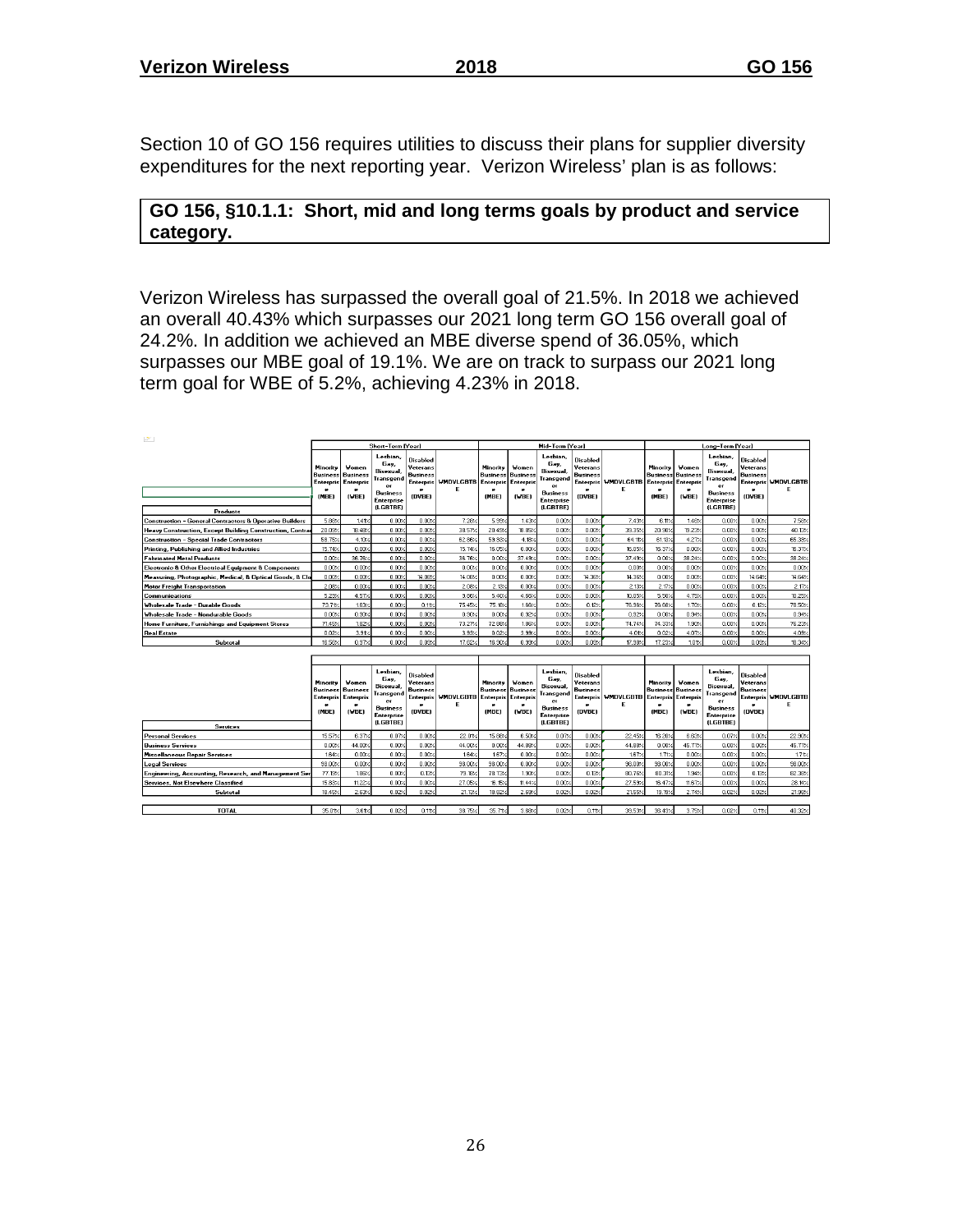**GO 156, §10.1.2: A description of WMDVLGBTBE program activities planned for the next calendar year (internal program activities).**

# **PLANNED WMDVLGBTBE PROGRAM ACTIVITIES FOR 2019**

Verizon will continue to make concerted efforts to strengthen its supplier diversity activities:

# Internal Program Activities

Verizon understands a successful supplier diversity program requires objective goal setting and business alignment. We also make a point to develop strong relationships with diverse suppliers and provide mentoring and industry-level coaching so that each and every supplier has the tools needed to compete in the global marketplace. We will continue to do the following:

# In reach and Awareness

- Drive the inclusion of qualified diverse suppliers as subcontractors/2<sup>nd</sup> tier suppliers in Verizon procurement opportunities.
- Analyze and increase utilization in low and non-traditional services such as legal, financial and investment management areas.
- Continue to strategically partner and collaborate with sourcing, business stakeholders and suppliers to develop and implement strategies to increase diverse spend.
- Assess direct and indirect procurement opportunities by identifying key RFPs with an impact on Verizon Wireless.
- Collaborate with sourcing teams to build benches of diverse suppliers to ensure readiness for procurement opportunities.
- Partner with Sourcing and strategic prime suppliers to ensure multi-tier diversity inclusion.
- Leverage business stakeholders that may impact the use of diverse suppliers in California.
- The supplier diversity team will continue to provide access to training across the enterprise and to prime suppliers. These trainings provide information on why supplier diversity is important to Verizon, the certification process, and tier 2 reporting.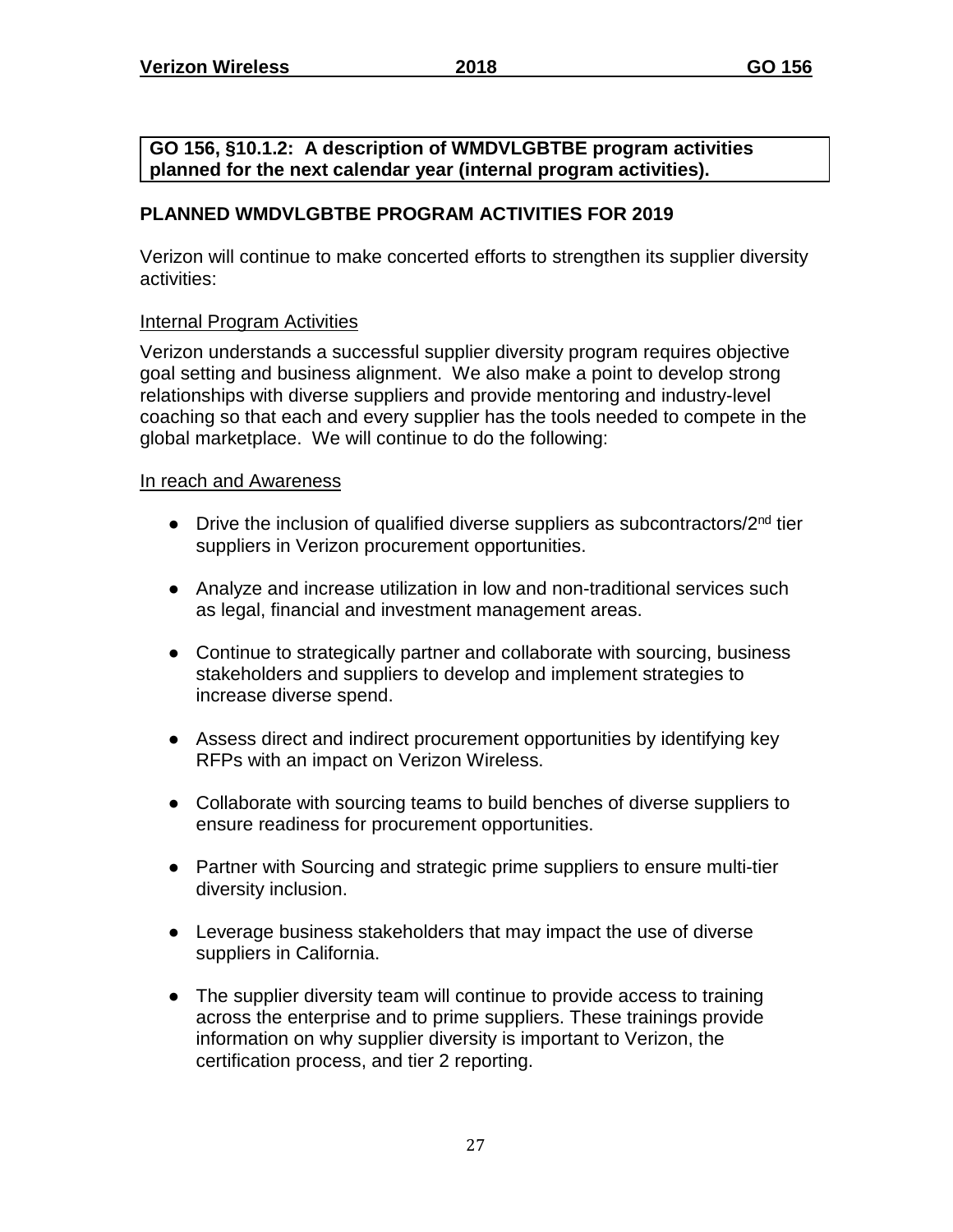- Educate, increase awareness and work closely with prime suppliers to ensure they meet their spend requirements.
- Consistently monitor, review and analyze reports to track progress to ensure diversity initiatives are being executed.
- Collaborate with diverse advocacy organizations and prime suppliers in support of doing business with WMDVLGBTBE suppliers.
- Support and mentor suppliers by building on their successes, providing favorable feedback, and suggest partnerships with organizations that work to improve their business opportunities.
- The Supplier Diversity team will launch the next class for the EDGE (educate, develop, grow and enrich) program. Our program is designed to provide diverse business owners with an opportunity to learn from our senior leaders in the areas of business operations improvement, leadership capabilities and Verizon's business model. Mentees are comprised of CEOs and/or presidents and are existing suppliers to Verizon.
- Encourage prime suppliers to diversify their own base of suppliers and subcontractors, and develop relationships that would be mutually beneficial.
- Analyze and report the economic impact of doing business with diverse businesses.
- Collaborate with public policy team and business champions to determine market area growth opportunities and implement gap closure plans where needed.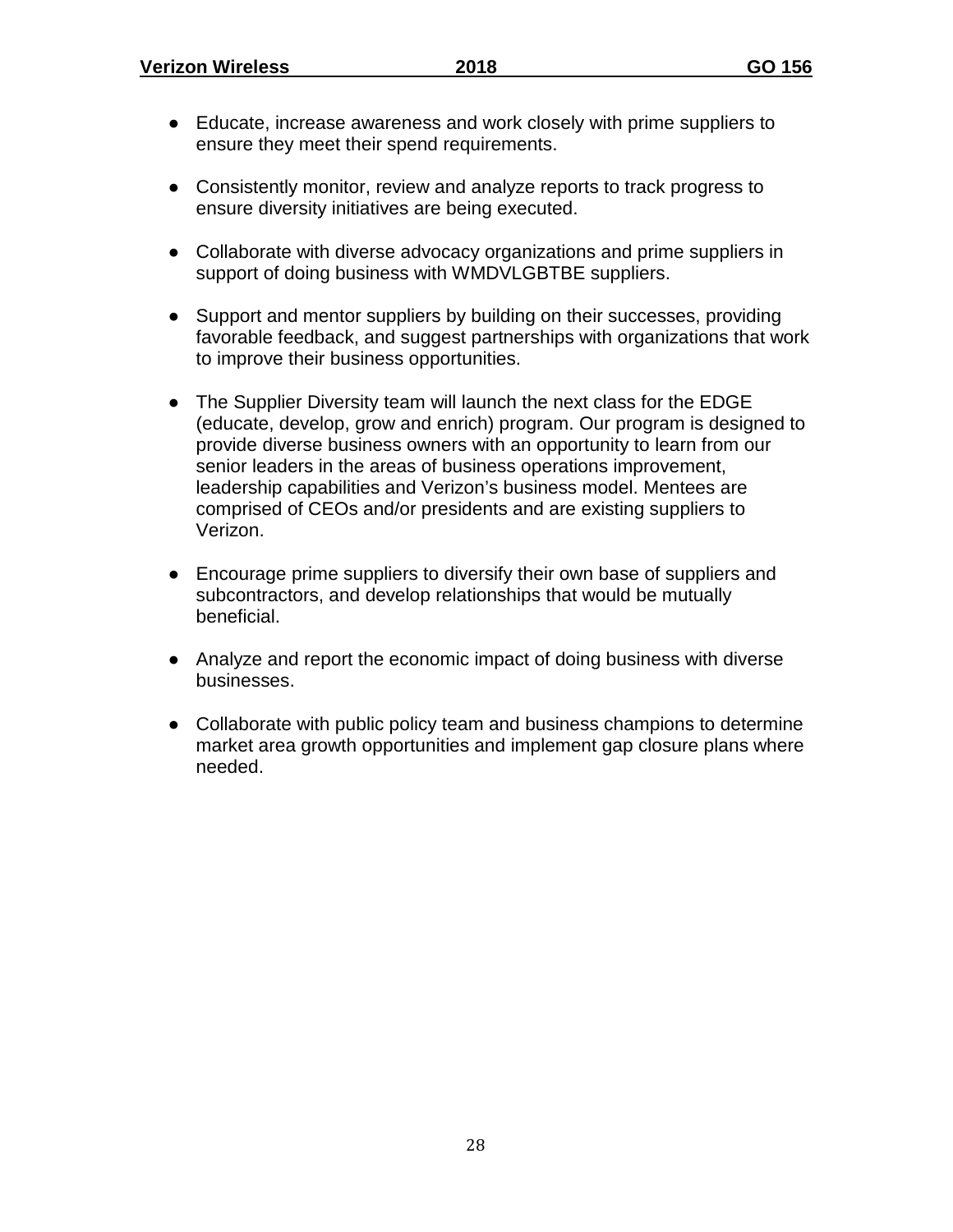#### **GO 156, §10.1.2: A description of WMDVLGBTBE program activities planned for the next calendar year (external program activities).**

# External Program Activities

Verizon is committed to driving a diverse and inclusive supply chain. We believe including diverse businesses in our sourcing process provides us with the greatest opportunity to offer innovative, high quality, and cost-effective business solutions for our customers. Verizon will continue to participate with community partnerships that advocate and promote supplier diversity to increase the utilization of diverse suppliers.

# Outreach and Advocacy

- Provide guidance and training to prime suppliers on tier two spend reporting.
- Support and partner with various chambers of commerce and business associations to conduct one-on-one meetings between WMDVLGBTBEs and Verizon's procurement category managers to align on current opportunities in California and general Verizon requirements for the applicable product or service.
- Facilitate Verizon Premier Supplier Academy sessions to educate, engage, and promote awareness of Verizon's requirements and opportunities with diverse suppliers.
- Develop existing WMDVLGBTBEs for 2<sup>nd</sup> tier opportunities.
- Encourage diverse suppliers to achieve and maintain certifications, and to enter and update their profiles in our website registration database.
- Participate in local, regional and national supplier diversity events which include: conferences, forums, symposiums, trade fairs, workshops, match making sessions and panel discussions.
- Leverage active partnerships with the CPUC, Joint Utilities, the Elite Service Disabled Veteran Owned Business Network (SDVOB), and various chamber organizations to build awareness of Verizon's procurement requirements.
- Monitor results and work closely with prime suppliers to ensure that they meet their 2<sup>nd</sup> tier spend requirements; review and expand areas of opportunity for diverse spend.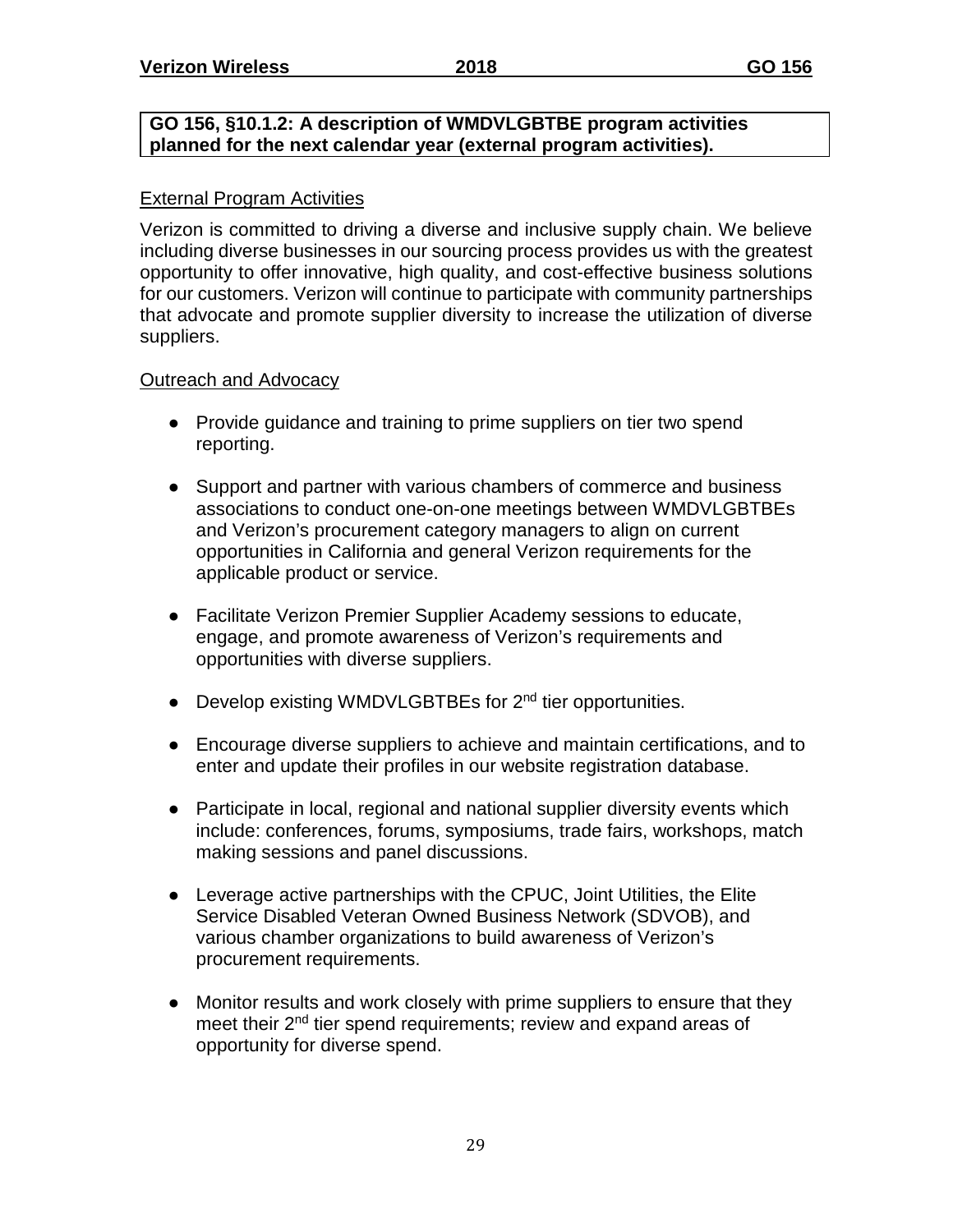- Continue our investment in and partnering with California minority business associations to provide their members with technical assistance programs.
- Partner with the NGLCC: National LGBT Chamber of Commerce, to increase Verizon's bench of qualified of LGBT owned suppliers.
- Identify existing diverse suppliers that have not obtained third party certification and encourage certification.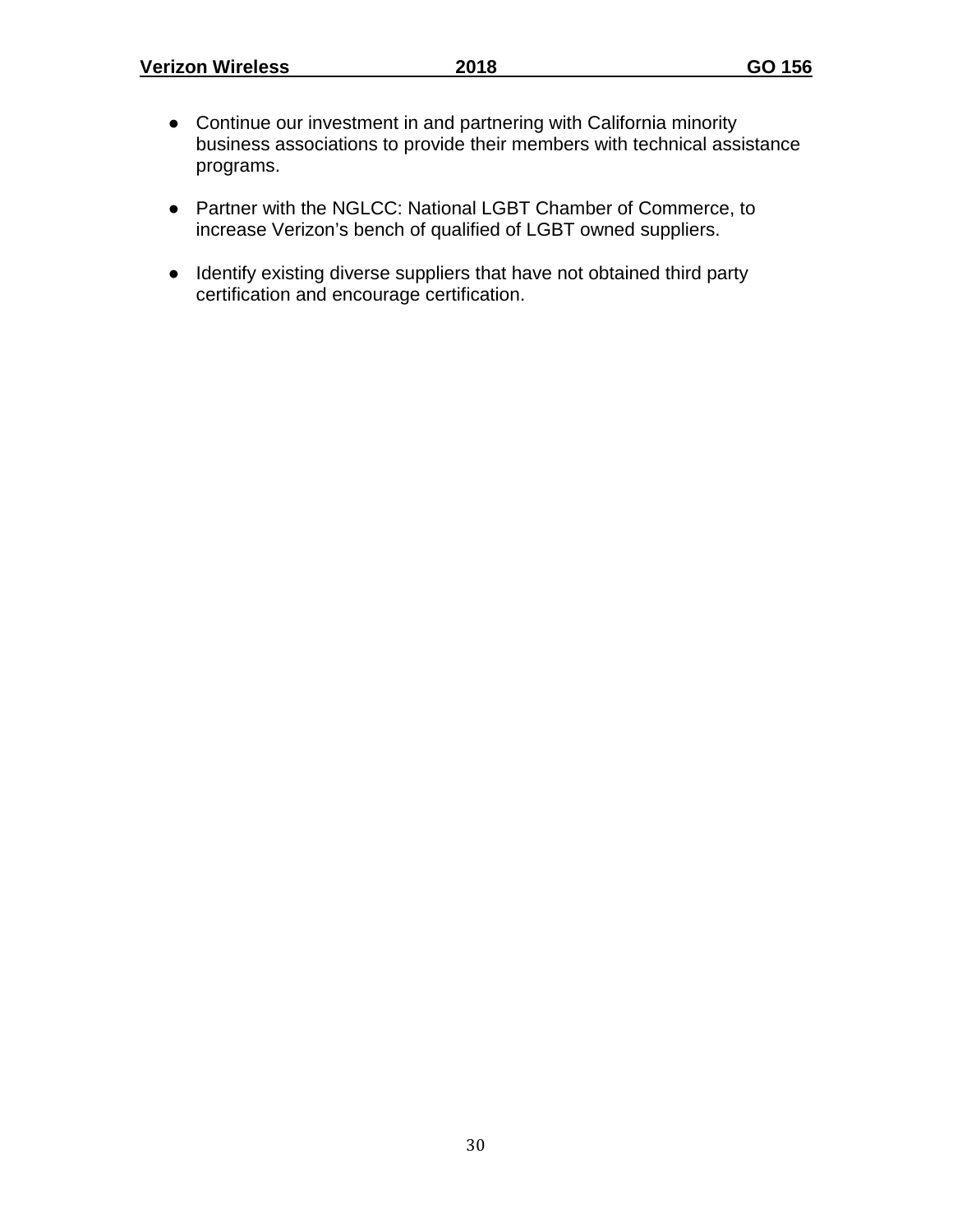**GO 156, §10.1.3: Plans for recruiting WMDVLGBTBE suppliers of products or services where WMDVLGBTBE utilization has been low, such as legal and financial services, fuel procurement, and areas that are considered highly technical in nature.**

- $\Box$  The company will continue with our community partnerships dedicated to helping diverse suppliers make valuable business connections.
- $\Box$  Continue participation in relevant forums throughout the state in order to identify diverse suppliers in these areas.
- $\Box$  We will continue to work with prime suppliers in such areas as technology, legal and financial services to encourage the use of WMDVLGBTBEs.
- $\Box$  Continue to develop and leverage best practices within the industry for enhancing sustainable supplier diversity growth.
- □ Verizon will utilize the numerous diverse databases for identifying and vetting diverse suppliers for procurement opportunities, as well as opportunities to add them to category "benches".
- $\Box$  We will continue to focus on identifying and positioning women, African Americans and LGBT suppliers for opportunities in our supply chain.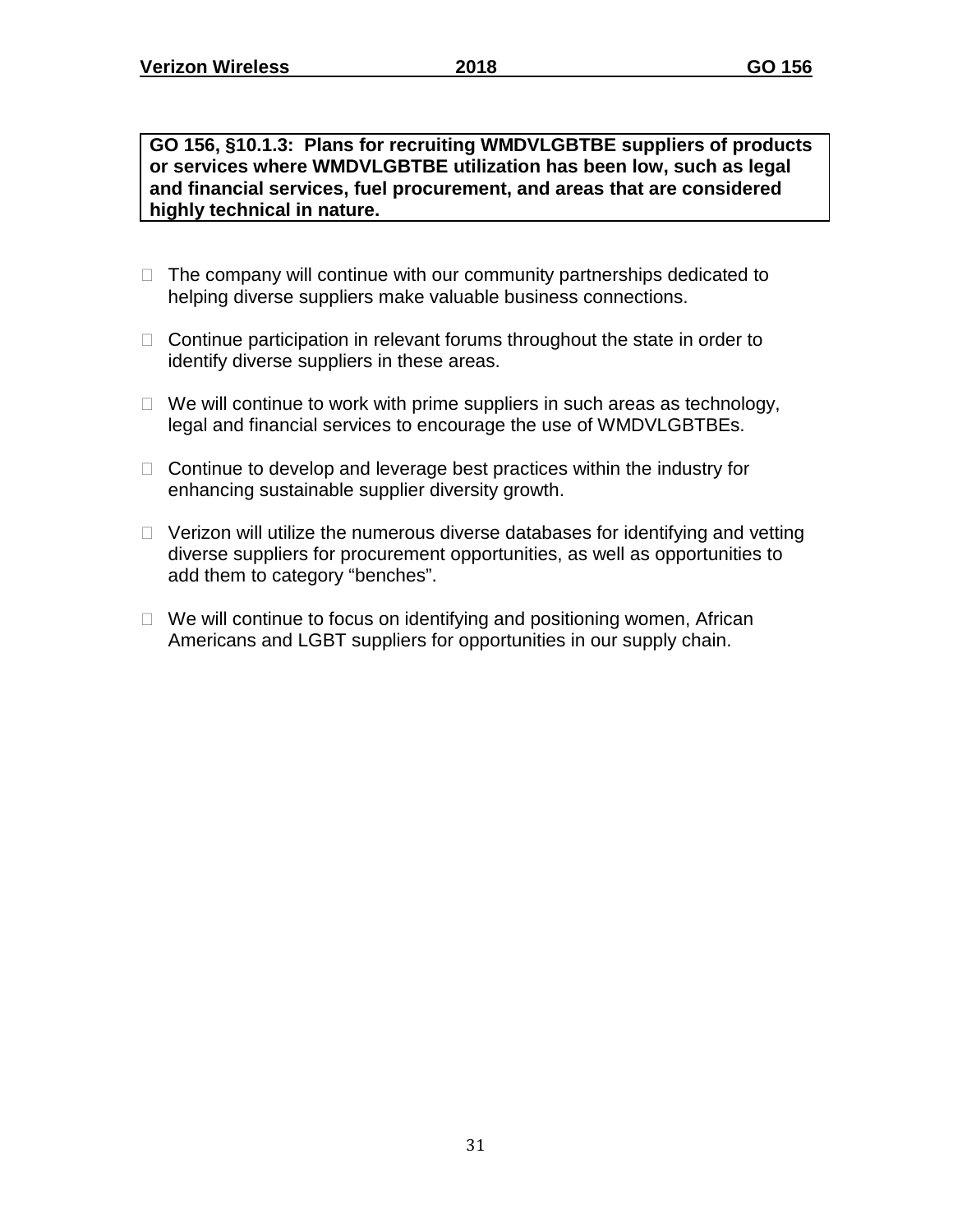**GO 156, §10.1.4: Plans for seeking and/or recruiting WMDVLGBTBE suppliers of products or services in any "excluded category" of products or services which has been removed from the procurement dollar base used to set goals because of the established unavailability of WMDVLGBTBE suppliers.**

The CPUC issued Decision 05-11-024 on November 13, 2005 in which it eliminated the use of exclusions in reporting diversity procurement results. Verizon Wireless has not used exclusions in providing this report.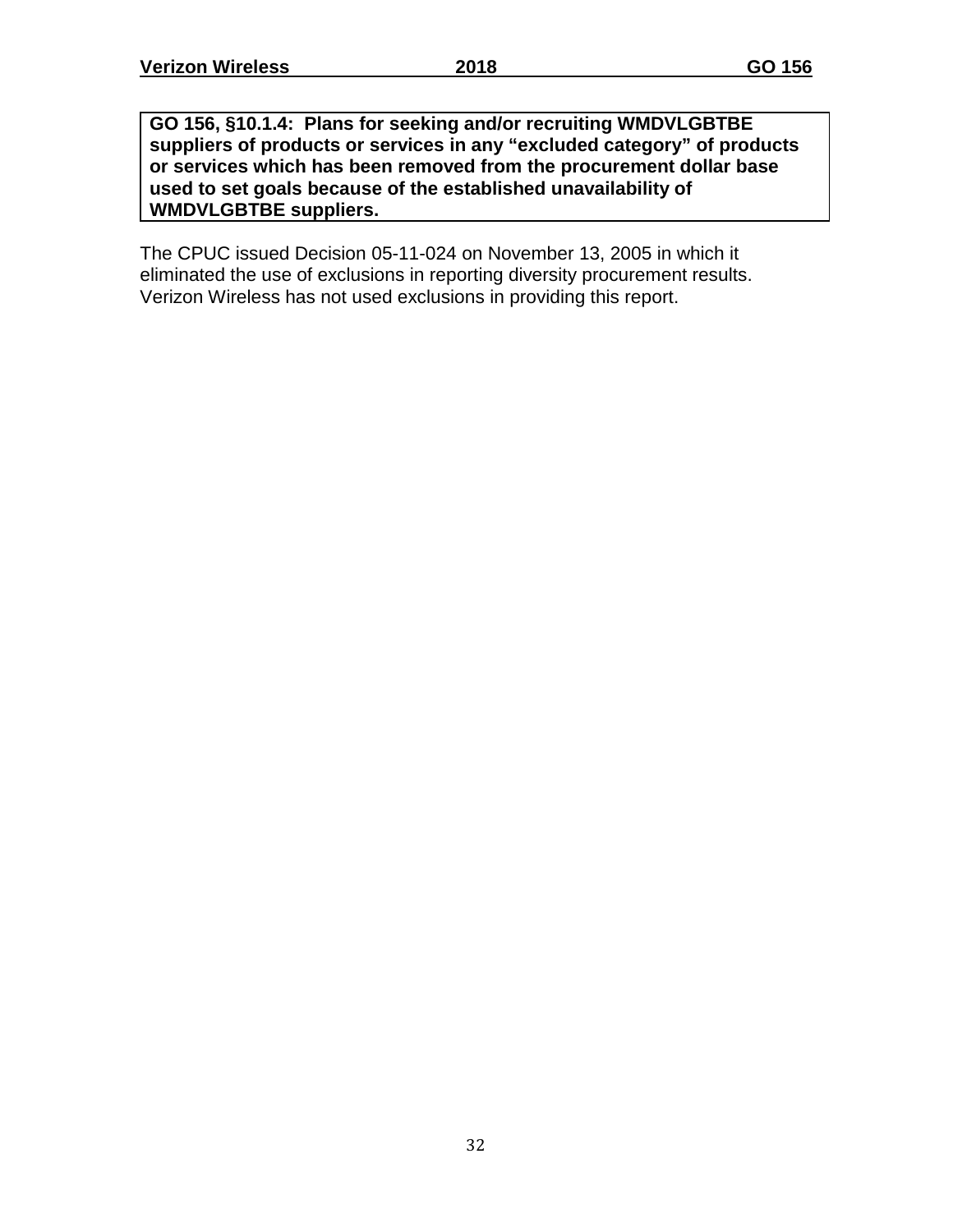#### **GO 156, §10.1.5: Plans for encouraging both prime contractors and grantees to engage WMDVLGBTBE in subcontracts in all categories that provide subcontracting opportunities.**

The strategic sourcing and the supplier diversity teams work closely together to review existing agreements to ensure standard supplier diversity language is included in our master service agreements and that prime suppliers with diversity commitments comply with tier 2 reporting requirements.